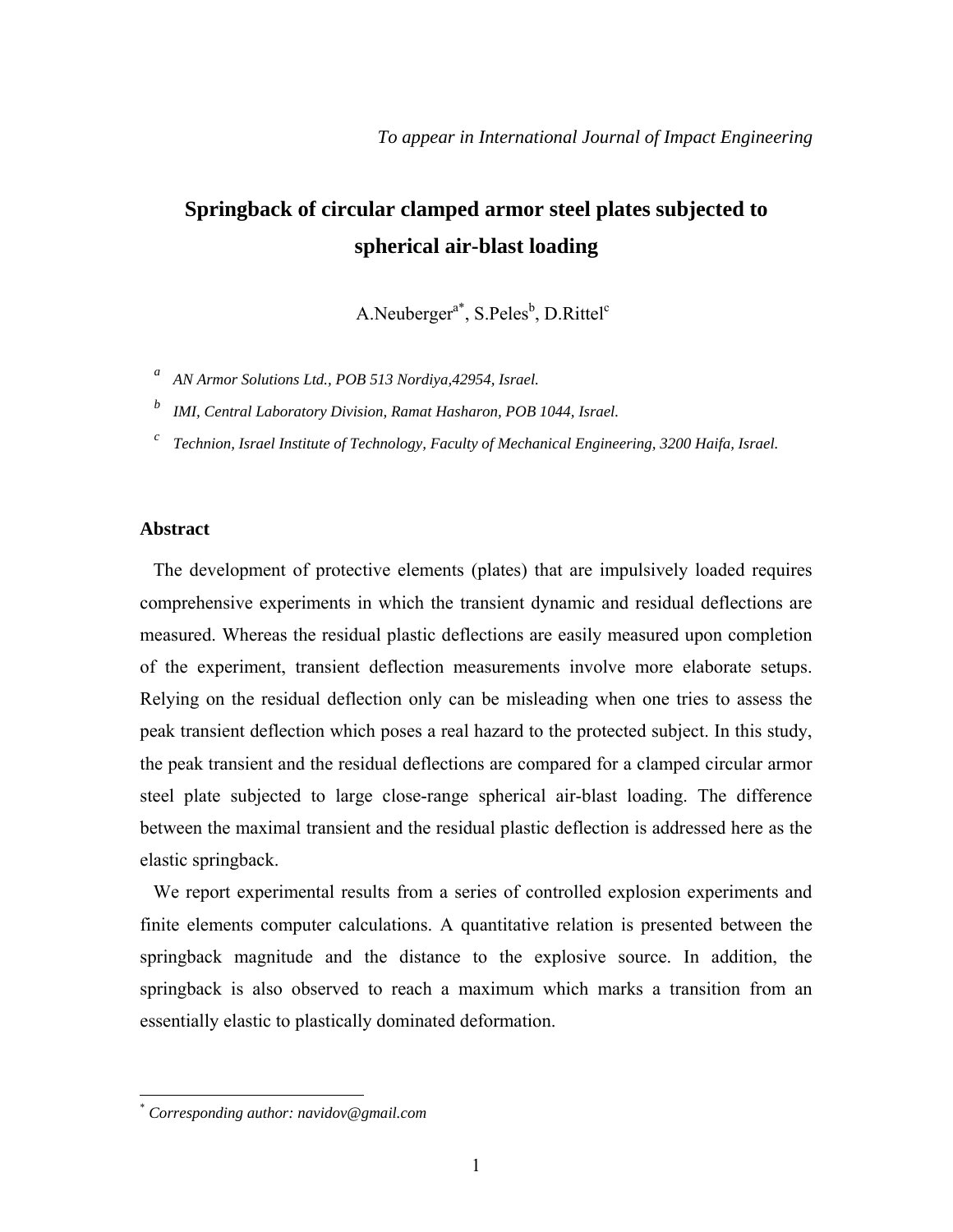*Keywords: springback, blast, dynamic response, scaling, circular plate.* 

# **Nomenclature**

| D                 | plate diameter                                                             |
|-------------------|----------------------------------------------------------------------------|
| $D^*$             | Cowper Symonds material constant                                           |
| $E_p$             | hardening modulus                                                          |
| $\bf{I}$          | impulse                                                                    |
| $\mathbf{P}$      | pressure                                                                   |
| $P_i$             | incident pressure                                                          |
| $P_r$             | reflected pressure                                                         |
| q                 | Cowper Symonds material constant                                           |
| $\mathbf R$       | distance from center of charge (standoff)                                  |
| $R_c$             | critical distance from charge (inflexion distance)                         |
| S                 | scaling factor                                                             |
| t                 | plate thickness                                                            |
| W                 | charge weight                                                              |
| $\Delta_{\delta}$ | dynamic springback                                                         |
| $\delta_{\rm r}$  | residual mid-point deflection                                              |
| $\delta_t$        | maximal mid-point transient deflection                                     |
| ε                 | The relative difference in experimental and numerical residual deflections |
| έ                 | equivalent strain rate                                                     |
| $\theta$          | angle of incidence                                                         |
| $\sigma_d$        | dynamic yield stress                                                       |
| $\sigma_{v}$      | Static yield stress                                                        |
| $\tau$            | time                                                                       |

# **1. Introduction**

The literature on the dynamic plastic behavior of blast loaded plates is quite rich, and various references of theoretical, experimental and numerical nature have been reported. References [1] to [18] span the field from different points of view, starting from the shape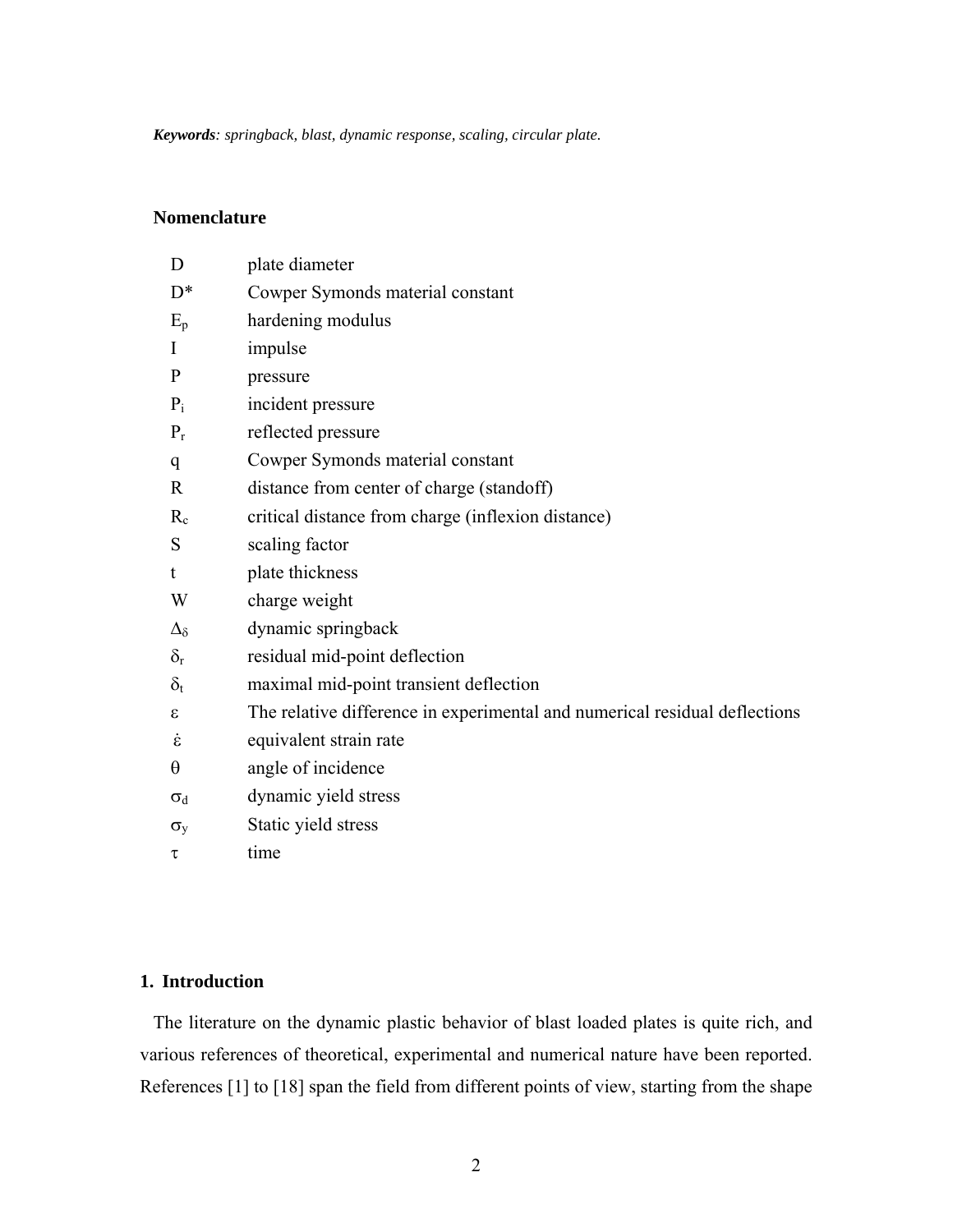of the plate (square, circular or shell), boundary conditions (clamped or simply supported), type of the impulsive load (variety of blast pulses, uniform or localized) and finally, the nature or mode of the deformation or failure. Different failure modes were first defined by Menkes and Opat [19] for the case of impulsively loaded clamped beams. According to their classification mode I was for large inelastic deformation, mode II for tearing at the support, and mode III for shear failure at the support. These failure modes were also adopted for blast loaded circular plates, and further subdivisions were observed and defined by other authors. However, the previously mentioned studies focused mainly on the *residual* deformation or failure of the plate, while the elastically driven change of shape of the plate upon unloading, i.e. *springback*, was not emphasized.

Springback is traditionally associated with sheet metal forming, where it refers to the elastically driven shape change of a part upon unloading after plastic forming. Some recent works addressed the problem of springback prediction in the forming of high strength materials, and focused on the control [20] and computational analysis [21] methods to ensure reduction of the springback effect. However, the issue of interest here is that of structural springback in the context of explosive loading. Schleyer et al. [22] presented a methodology to provide adequate predictions of the dynamic large-deflection response of mild steel plates subjected to uniform pulse pressure loads. The plate behavior was dominated by membrane effects leading to substantial springback that was predicted with reasonably good success.

When designing protective elements, the consideration of the sole final residual deformation can be misleading, for example, when a sensitive device is to be placed behind a protective wall. Here, one should take into account the maximal dynamic bulging that can destroy the protected subject, so that the distance from the protective element is critical from the point of view of survivability. In other words, one would like to have an accurate estimate of the maximum deflection which amounts to the sum of the residual and springback deflections. This is the central theme of this work.

The generic problem is as follows: a peripherally clamped circular RHA armor steel plate is subjected to symmetric spherical TNT air-blast loading. This causes dynamic bulging of the plate's mid-point (center) up to a maximal transient deflection, followed by damped elastic oscillations leading to the residual deformation pattern. This paper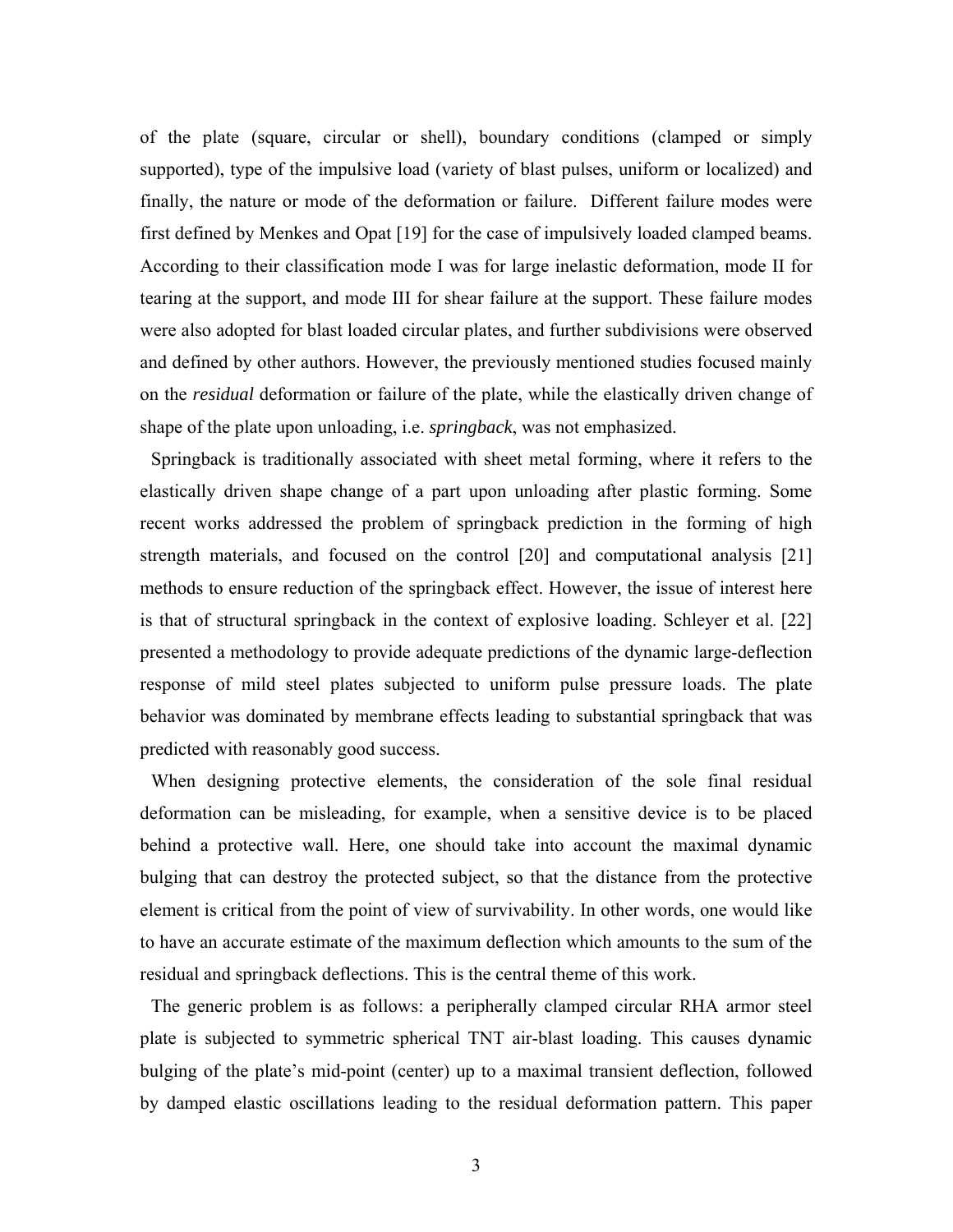investigates the relation between the maximal transient and residual deflections. The variable parameters of the problem are the plate thickness and standoff distance from the explosive charge.

The results presented here are partly based on tests reported in our previous paper [23] where we presented experiments at different reduced scales of the generic problem discussed here. The main focus in [23] was on the *maximal transient elastic deflection*, while the overall physical picture is completed here by addressing *residual plastic deformations*. The current study combines previous experimental and new numerical results. Indeed, whereas the experimental results were reported in [23], the numerical results had to be recalculated since the original data focused on the first stage of the process, i.e. the first peak, while the current study addresses specifically long term effects, namely residual deformations.

The numerical model investigated here is a peripherally clamped circular RHA steel plate, with a diameter of 1m and 4 different thicknesses: 10, 15, 20 and 25mm which are standard manufactured thicknesses. The plate is subjected to the explosion of a 15Kg spherical TNT charge, at different standoff distances, starting from 1m down to 0.275m. In parallel to the numerical calculations, the experiments were carried out on a 20mm thick plate, with a 3.75Kg TNT charge at 0.2m standoff distance, and a 8.75Kg TNT charge at 0.13m and 0.2m standoff distances, respectively. Note that the transient deflection experimental results where reported in [23], whereas the residual deflection data is reported here for the first time.

The paper is organized as follows: section 2 presents the numerical simulations, and section 3 describes the experimental setup. Section 4 presents experimental and numerical results. Finally, section 5 discusses the key points of the study, followed by concluding remarks.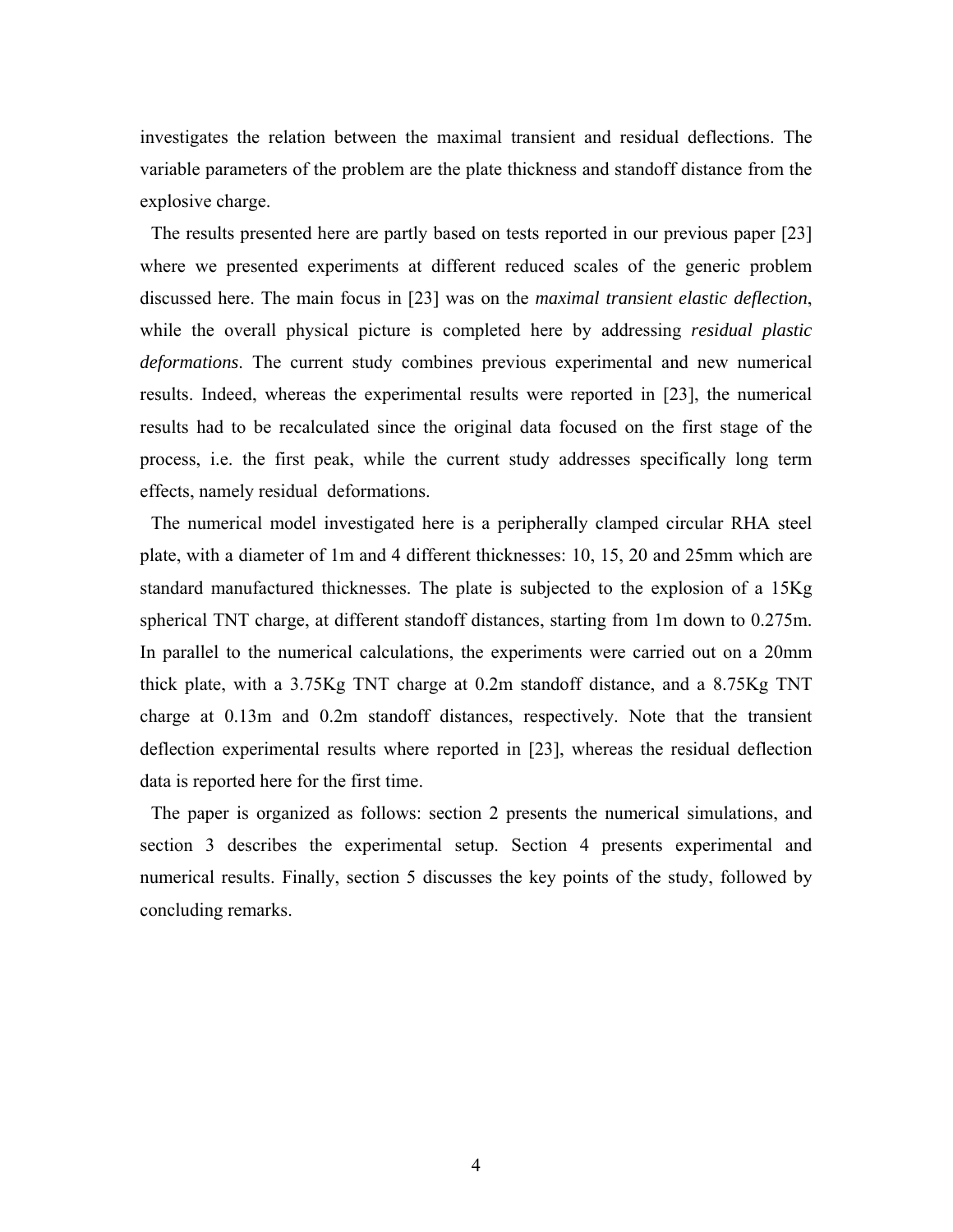#### **2. Numerical simulations**

The numerical simulations procedure has been described in detail in [23], and will only briefly be outlined here. Simulations were carried out using LS-DYNA finite element code [24]. A pure Lagrangian approach was adopted, together with a simplified engineering blast model of a spherical charge to reduce the calculation time.

#### **2.1. Simplified blast function**

The 'load-blast' function implemented in LS-DYNA is based on an implementation by Randors-Pehrson and Bannister (1997) of the empirical blast loading functions by Kingery and Bulmash [25] that were implemented in the US Army technical manual ConWep code [26].

The blast loading equation is stated as follows

$$
P(\tau) = P_r \cdot \cos^2 \theta + P_i \cdot (1 + \cos^2 \theta - 2\cos \theta)
$$
 (1)

where  $\theta$  is the angle of incidence, defined by the tangent to the wave front and the target's surface,  $P_r$  is the reflected pressure, and  $P_i$  is the incident pressure. This blast function can be used for the following two cases: free air detonation of a spherical charge, and ground surface detonation of a hemispherical charge. To calculate the pressure over certain predefined group of surfaces related to the geometry of the analyzed structure, the model uses the following inputs: equivalent weight of TNT explosive, the spatial coordinate of the detonation point, and the type of blast (spherical or hemispherical). The actual impulse, I, corresponding to the charge's weight and distance to the target, can be derived from the ConWep code [26]. For example, considering the problem analyzed here where the spherical TNT charge's weight is W=15Kg, and the distance from the target is  $R=1m$ , the peak incident overpressure is  $5,017kPa$ , the normally reflected pressure 41,430kPa, the impulses are I(incident)=316kPa·msec, and I(reflected)=4,147 kPa·msec. By bringing the charge closer to the target,  $R=0.275$ m is the closest standoff that we have numerically investigated with regard to the 15KgTNT, the peak incident overpressure becomes 27,980kPa, the normally reflected pressure 328,800kPa, the incident impulse is I(incident)=1532kPa·msec, and the reflected impulse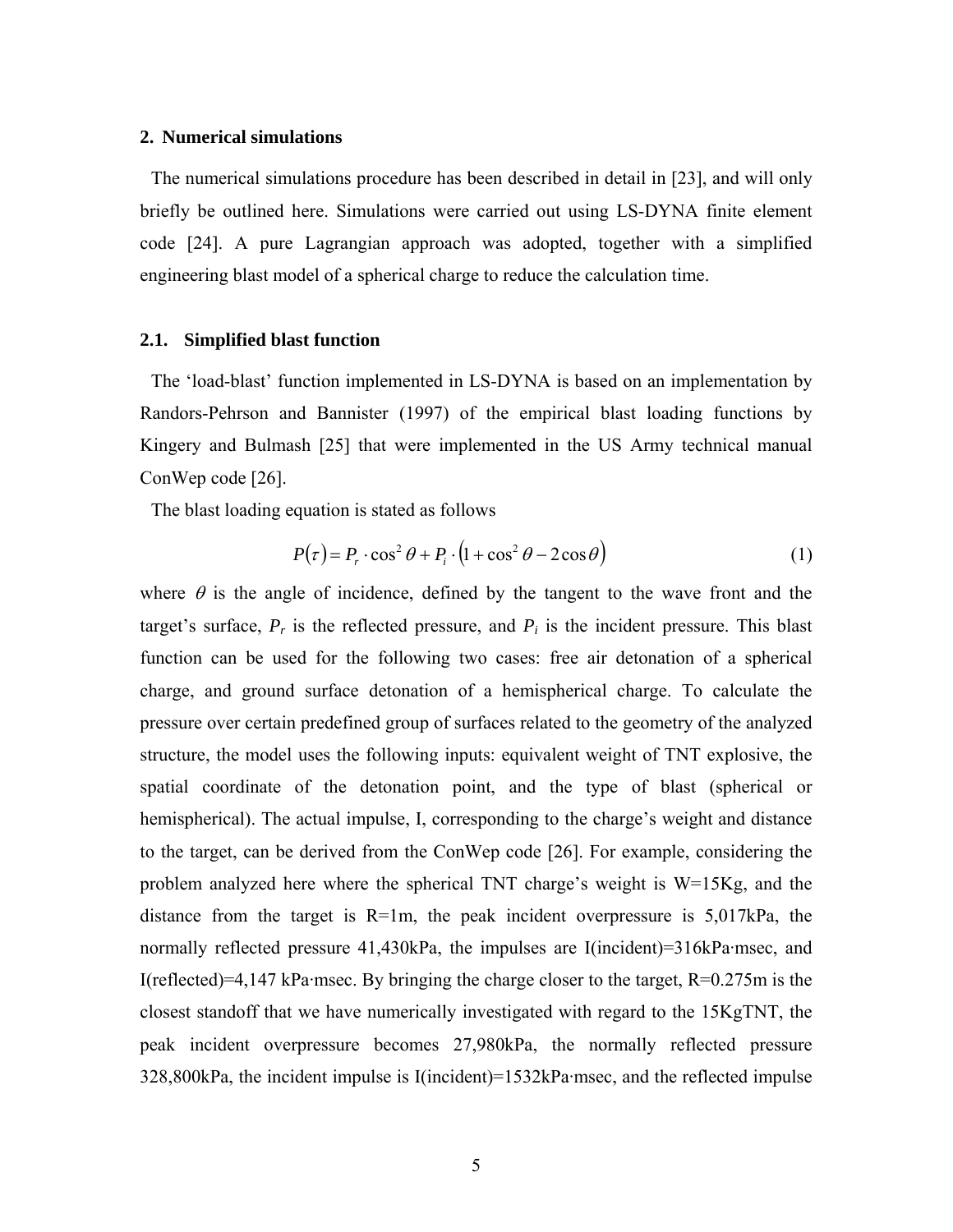I(reflected)= 43,690kPa·msec (note that for the closer standoff the model may be not so accurate in producing the waveform).

#### **2.2. RHA steel plate material behavior**

 $\overline{a}$ 

The circular steel plate is represented by a finite element mesh created by FEM-PATRAN preprocessor software [27]. Using symmetry the problem calculation time can be reduced, so that only a quarter of the circular plate and the clamping rings were modeled with the appropriate boundary conditions applied along the symmetry planes as shown in figure 1. The entire model was constructed from constant stress hexagonal solid elements with one integration point.

The plate material (RHA steel) was modeled as a rate-sensitive elastic-plastic bilinear material obeying Von Mises yield criterion. Generally, this material model is suitable to model isotropic and kinematic hardening plasticity. Strain rate effects are accounted for based on the Cowper-Symonds model [28] in which:

$$
\frac{\sigma_d}{\sigma_y} = 1 + \left(\frac{\dot{\varepsilon}}{D^*}\right)^{1/q} \tag{2}
$$

where  $\sigma_d$  is the dynamic yield stress,  $\sigma_v$  is the static yield stress,  $\dot{\varepsilon}$  is the equivalent strain rate,  $D^*$  and  $q$  are material constants. The following parameters were used here<sup>†</sup>: for the bilinear stress strain curve the static yield stress  $\sigma_{\rm v}$ =1200 MPa and strain hardening modulus  $E_p$ =6.5GPa. For the Cowper-Symonds model, coefficients  $D^*$ =300s<sup>-1</sup> and *q*=5.

While this model may not be the most sophisticated to analyze both transient and residual deflections, in the sense that unloading does not take into account any Bauschinger effect, it is felt that it is certainly sufficient to properly determine the principal trends of the problem, with the advantage of its great simplicity.

<sup>&</sup>lt;sup>†</sup> We found this set of parameters to fit quite well with the experimental results. In this work we chose to model the RHA steel according to the model used in [8] that uses the set of parameters  $D^* = 40s^{-1}$  and  $q = 5$ for mild steel. However, we kept  $q=5$  and modified  $D^*=300s^{-1}$  as an ad-hoc value to lower the strain-rate sensitivity as expected from a high strength steel as compared to mild steel. Let us remind that the strain rates developed in such a problem are of the order of  $10^2$  s<sup>-1</sup> [23].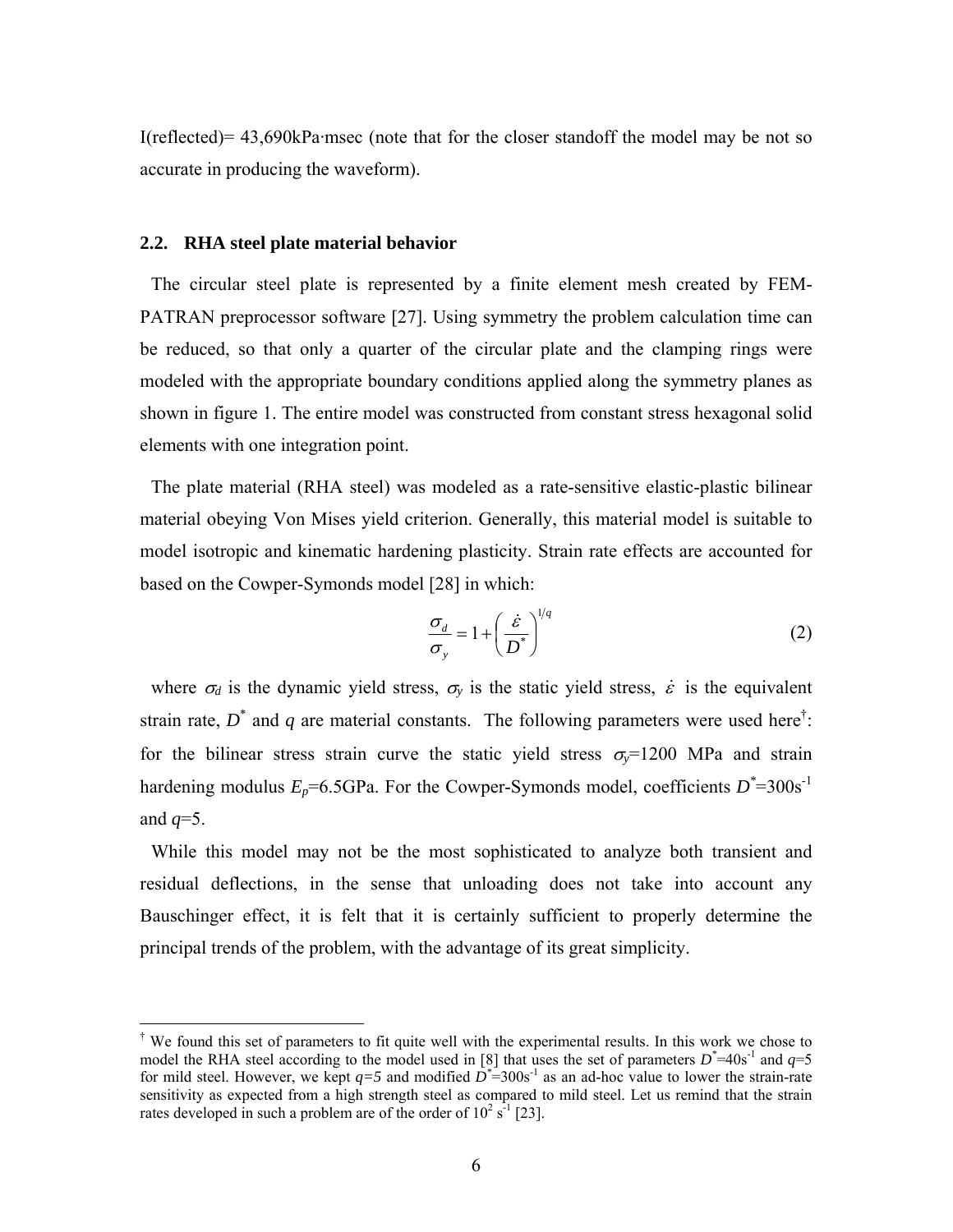The response of the plate was calculated over a relatively long period of time (30 ms), such as to capture the peak transient deflection as well as the stabilized response, i.e. the residual deflection.

# **3. Test setup**

The experimental setup is shown in figure 2. This is basically the setup used in [23], which will only be briefly described here. The target plate is clamped with two thick armor steel rings, tightened together with bolts and clamps. The thick plate facing the charge has a hole with inclined side walls to reduce reflection of the blast wave to the tested plate as shown schematically in figure 3. The measured parameter is the residual deflection,  $\delta_{r}$ , and the maximal transient deflection,  $\delta_{t}$ . The latter was measured at the center of the plate using the a comb-like device [23]. The teeth of the comb possess a gradually decreasing height, and when positioned under the dynamically deflecting plate, the long teeth are permanently bent while those that are shorter than the maximum deflection remain intact. Therefore, a direct estimation of the maximum deflection is immediately available after the blast test. Note that the accuracy of the measurement is related to the height difference between the teeth, which is equal to 3mm in our experiments. While the peak deflection was measured "online" using the comb, the residual deflection profile was measured at the end of the experiment. The spherical TNT charges were hanged in air and were ignited from the center of the charge.

# **4. Experimental validation of the numerical model**

The measured maximal dynamic deflection of 20mm RHA steel plate was reported in [23] for different spherical TNT charges. We shall use part of this data with the additional residual experimental results (un-reported) to validate the finite elements new simulations that were recalculated with the Von Mises material model. Table I presents the experimental and numerical results of a 20mm thick RHA steel plate with 1m diameter that is subjected to blast loads of different intensities. The comparison here is for three different cases. The first case (a) corresponds to a relatively small charge, and the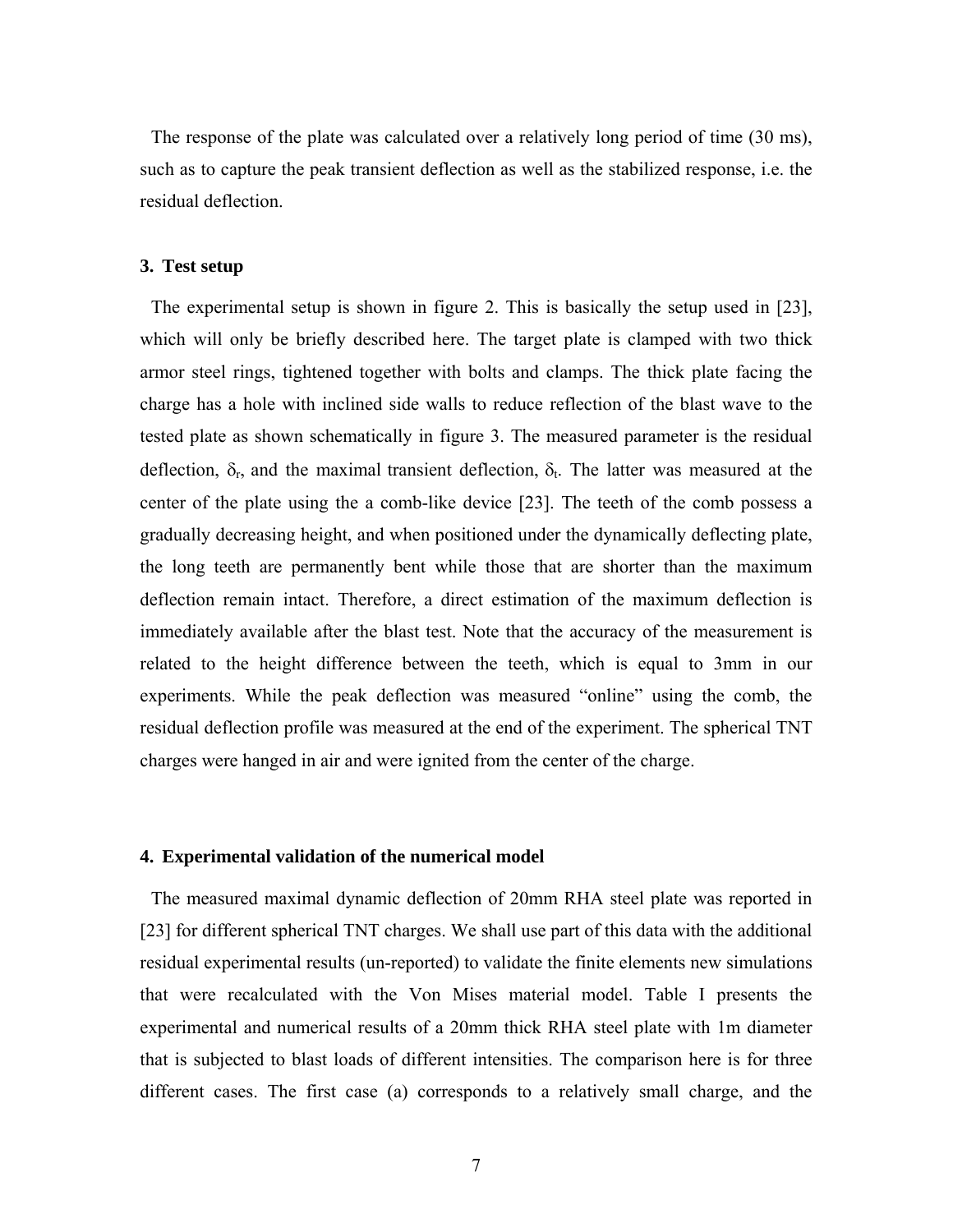dynamic response is mostly elastic, almost without any residual deflection. By contrast, the other two cases (b and c) are for larger charges from two different close ranges, and the response of the plate is mostly plastic, as evidenced from the noticeable residual deflection.

| Case        | W        |      | $\delta_{t}/t$  | $\delta_{\rm t}/t$ | $\delta_{\rm r}/t$ | $\delta_{\rm r}$ / t | $\varepsilon^{**}$ |
|-------------|----------|------|-----------------|--------------------|--------------------|----------------------|--------------------|
|             | (Kg TNT) | (m)  | Experimental    | Numerical          | Experimental       | Numerical            |                    |
| a           | 3.75     | 0.20 | $2.70 \pm 0.15$ | 2.62               | 0.35               | 0.55                 | 0.57               |
|             | 8.75     | 0.20 | $5.35 \pm 0.15$ | 541                | 3.20               | 3.77                 | 016                |
| $\mathbf c$ | 8.75     | 0.13 | $8.25 \pm 0.15$ | 8.15               | 6.05               | 5.92                 | 0.02               |

**Table I:** Experimental and numerical results of transient and residual deflections**\***

\* Clamped 20mm thickness RHA steel plate, 1m diameter.

\*\* The relative difference in residual deflection is given by:  $\varepsilon = \frac{|S \cdot P_{num}|}{|S \cdot S|}$ 

$$
= \frac{\left| \left(\frac{\delta_r}{t}\right)_{\text{num}} - \left(\frac{\delta_r}{t}\right)_{\text{exp}} \right|}{\left(\frac{\delta_r}{t}\right)_{\text{exp}}}
$$

\*\*\* It should also be kept in mind that the material parameters, irrespective of the performance of ConWep for small standoff, were optimized to minimize the error for case (c) which is characterized by a large residual deflection. In doing so, the accuracy of cases (a) and (b) is inevitably smaller since the residual deflection is increasingly smaller. While both the experimental and numerical results have some inherent errors, the physical behavior of the system is nevertheless well represented, and this is the main focus of this work.

Table I shows good agreement between the calculated and measured normalized transient deflections. The calculated and measured residual deflections are closer to each other as the intensity of the charge increases and the standoff distance decreases. As shown in the rightmost column, the relative difference between calculated and measured (reference) residual deflections, ε, is small for cases (b) and (c), and decreases dramatically for case c. However, for case (a), ε is not that small. Here, one should note that case (a) involves a very small residual deflection, as compared to the transient one, so that it is representative of an essentially elastic structural response. In that case,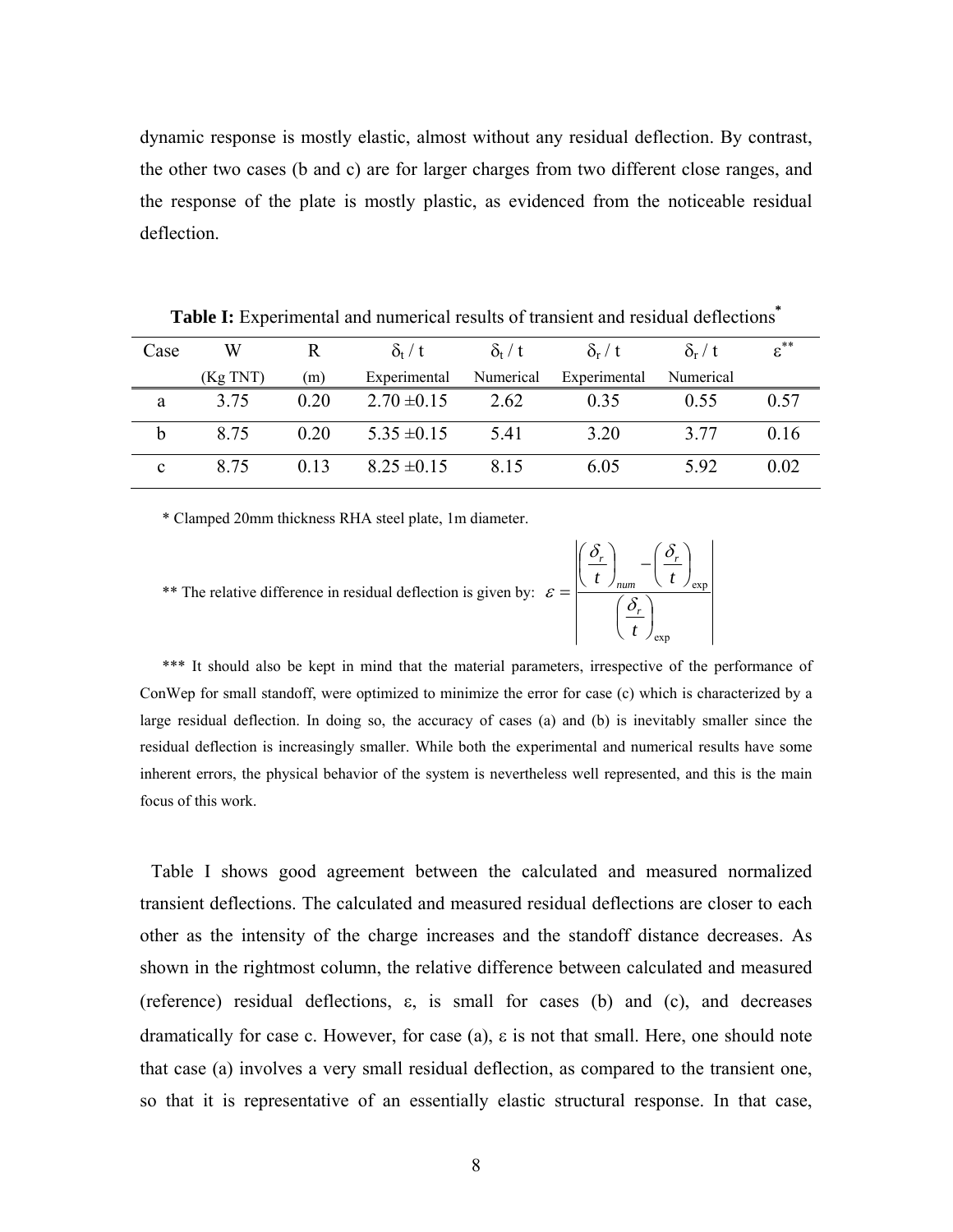normalized values of 0.55 or 0.35 are in fact very close to each other, and overall negligible, so that the relatively high value of ε for case a is not deemed to be critical.

Figure 4 presents the finite elements calculations of the dynamic deflection time history for a 8.75kg TNT charge at a distance of 0.2m. The deflection reaches its maximal transient magnitude in less than 2msec and then oscillates for approximately 30msec until it stabilizes to the residual magnitude. Figures 5 and 6 illustrate the transient and residual deflection states, respectively. Figure 5 shows a frame after 1.3msec when the plate almost reaches the maximal transient deflection, while the residual deflection test result of the 20mm plate is presented in Figure 6.

This preliminary phase shows a good agreement between the experimentally measured deflections and those calculated using the finite element model. This verification phase confers reliability to the numerical model, so that the rest of the study is based on the finite elements simulations.

| $W$ [Kg TNT] | 15                                         |
|--------------|--------------------------------------------|
| $D$ [m]      |                                            |
| $t$ [mm]     | 10, 15, 20, 25                             |
| $R$ [m]      | 0.275, 0.3, 0.325, 0.35, 0.4, 0.5, 0.75, 1 |

#### **5. Numerical results and disscusion**

**Table II:** The numerical calculations cases

Table II presents the cases that were modeled numerically.

One can now take advantage of the Hopkinson and replica scaling concepts<sup> $\ddagger$ </sup> presented in [23], assuming that material properties are scaling-independent. One should note that this is usually not the case because of manufacturing constraints [23], however, this assumption is made here for the sake of simplicity. Yet, this specific point can be addressed in practical situations, keeping in mind that the variability of the material

 ‡ It should be emphasized that scaling is satisfied provided that the deformations remain ductile, the material is rate-insensitive, and no cracking or failure occurs.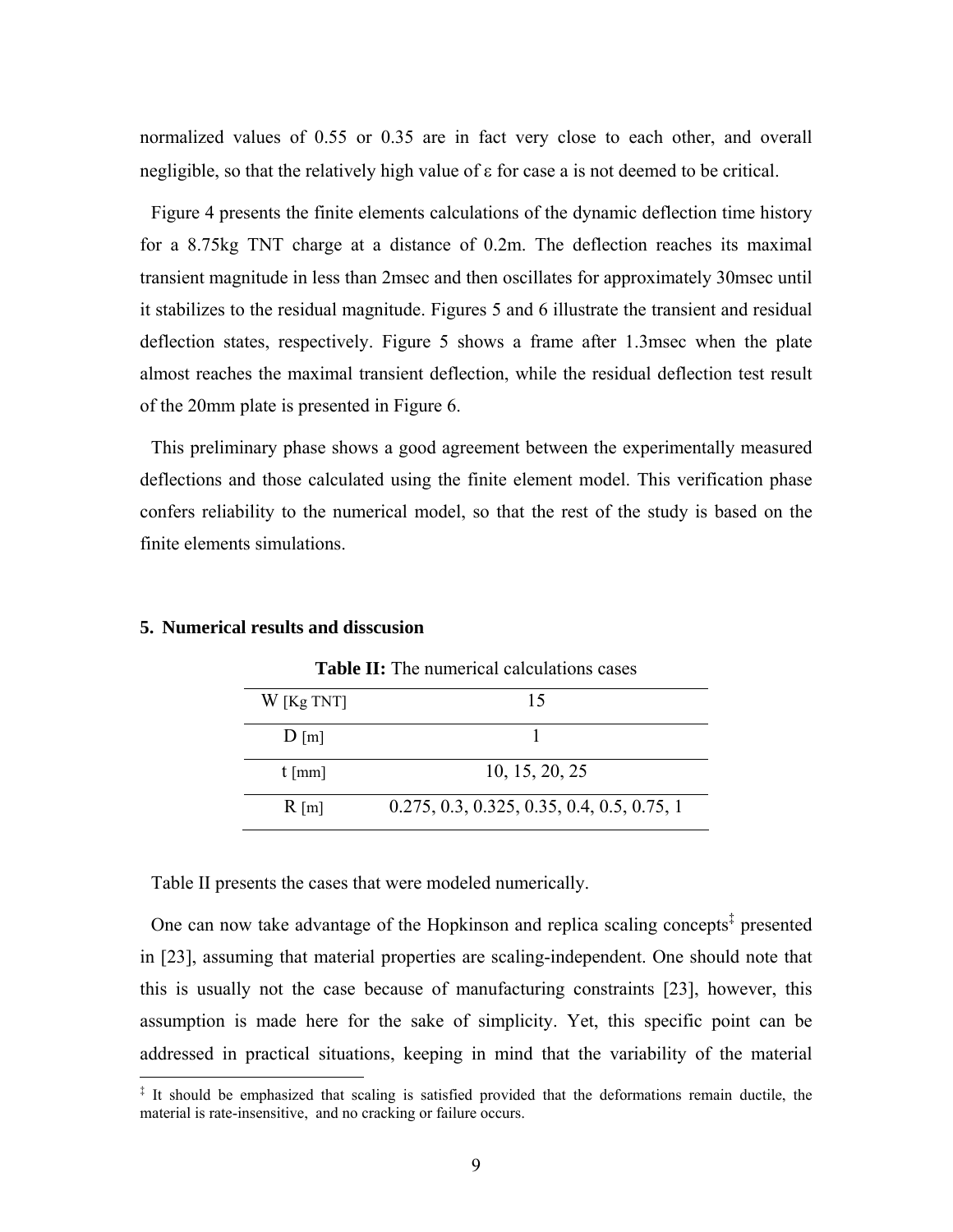properties during scaling may distort the scaled results, however the magnitude of the distortion can be numerically calculated [23]. In other words, we suggest the following methodology: suppose we numerically calculate a scaled down model and a full size prototype with the same material properties. Knowing that the full scale prototype may have different material properties, recalculation is needed to validate the distortion of the result. Finally the calculated distortion will be used as a correction factor when transforming the experimental scaled down model results to the approximation of the full scale prototype results. Table II provides sets of baseline cases from which further scaling can be applied. For example, one might select as a baseline case  $W=15kg$  TNT, D=1m,  $t=20$ mm and R=0.5m. The charge intensity can be represented by  $15S<sup>3</sup>$ , where S is the geometrical scaling factor. Therefore, selecting S=2, one obtains a new set of parameters for a similar (scaled) problem:  $W=120Kg$  TNT,  $D=2m$ ,  $t=40mm$  and  $R=1m$ .

The first result concerns the relation between the transient and residual non-dimensional deflections as function of the non-dimensional standoff distance. Figures 7 to 10 present the calculated normalized maximal transient deflection and the residual midpoint deflection versus the normalized distance from the charge. Note that the deflections and distances are normalized in terms of the plate thickness. Furthermore, each graph presents the results for a specific ratio of the plate diameter to thickness. The upper curve presents the peak deflection while the lower curve presents the final residual deflection in terms of "times thickness". Consider for example Figure 7. Selecting the scaling factor S=1, one gets the following parameters for the discussed problem: the charge weight is 15Kg TNT, the plate's thickness is 10mm, and its diameter is 1m. The deflections resulting from the 15Kg TNT charge operated at a distance of 35 thicknesses (0.35m) are, according to Figure 7: maximal normalized transient  $\delta_t$ /t=6 ( $\delta_t$ =0.06m), while the residual  $\delta_t$ /t reaches 4.5 thicknesses ( $\delta$ <sub>r</sub>=0.045m). Likewise, the same graph can be used for a 30Kg TNT charge if all the geometrical parameters are now multiplied by  $S=(2)^{1/3}$ .

Two characteristic domains are clearly observed, that are delineated by an inflexion point. The first domain, for which there exists a strongly sensitive response to the standoff distance, is followed by a much less sensitive response. Namely, when the standoff distance is greater than the critical inflexion point, the deflection versus standoff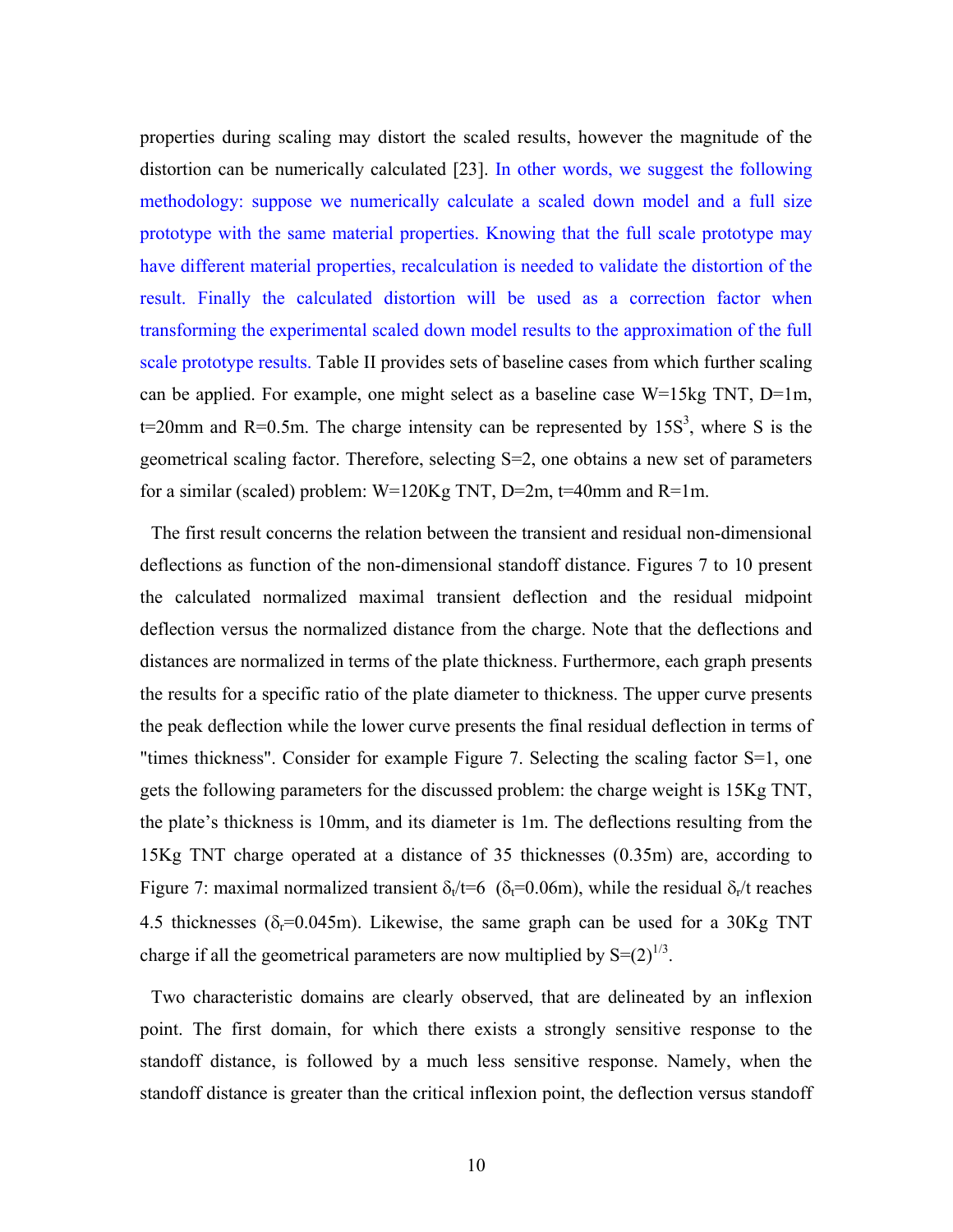distance exhibits a mild slope that indicates a reduced sensitivity. By contrast, for closer standoff distances, with respect to the critical inflexion point, the deflection response as a function of the standoff exhibits a steep slope, which indicates a sensitive response to the standoff distance. The critical (inflexion) point is noted here as  $(R/t)_{c}$ , and table III lists the value of  $(R/t)_c$  as a function of the plate geometrical characteristics  $D/t$ .

| $(R/t) _c$ | D/t   |
|------------|-------|
| 35         | 100   |
| 23         | 66.67 |
| 17.5       | 50    |
| 14         | 40    |

**Table III:** Critical inflexion point and plate geometrical characteristics

Figure 11 shows the relationship between  $(R/t)$ <sub>c</sub> and D/t, together with the relationship between the transient normalized deflection,  $(\delta_t/t)_c$ , and D/t. It appears that the simple following linear relationship fits within the range of the numerical results quite well:

$$
R_c \approx 0.35 D \tag{3}
$$

where  $R_c$  is the distance from center of charge where the inflexion occurs and D is the diameter of the plate. In other words,  $(R/t)$ <sub>c</sub> divides the plate response into two domains: one for which the plate deflections are quite sensitive to the standoff distance, and the second in which this sensitivity is markedly decreased. It should be noted that while the critical standoff distance is linearly related to the plate's diameter (eqn. [3]), this is not the case for the maximal transient deflection. Here, the relationship can be described by the following approximation:

$$
\left(\frac{\delta_t}{t}\right)_c = 0.2042 \left(\frac{D}{t}\right)^{0.7337} @. 40 \le \left(\frac{D}{t}\right) \le 100 \tag{4}
$$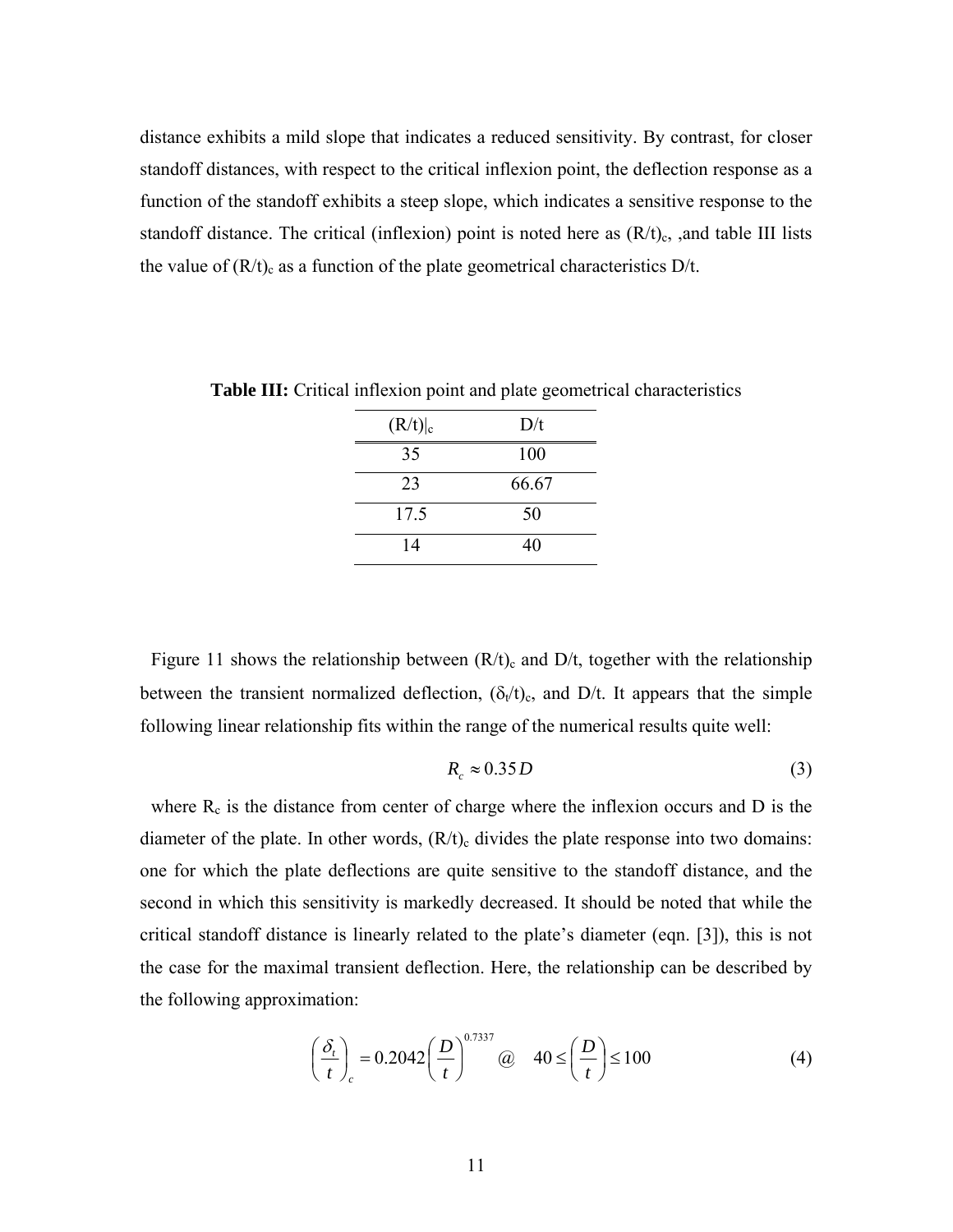Here, one should be careful not to extrapolate the obtained results, this point requiring additional work. Yet, the results presented here cover a wide range of cases (based also on the use of scaling), and the approach introduced here can easily be implemented to other geometrical cases, or other materials not covered here.

Another important result is related to the springback of the plate, the latter being the difference between transient and final deflections. Springback is an important issue that ties together the transient and residual deflections, when other parameters are systematically varied. The springback  $\Delta_{\delta} = \delta_{t} - \delta_{r}$  is defined as the difference between the peak transient and residual deflections, as illustrated in Figure 4. Figures 12 to 15 show the normalized  $(\Delta_{\delta}/t)$  springback as a function of the normalized residual deflection for four different diameter to thickness ratios. Considering figure 13 for example, if the scaling factor S=1, this corresponds to a charge weight of 15Kg TNT, plate thickness is 0.015m, and plate diameter of 1m. In this case, the normalized springback magnitude has a maximum point that reaches  $\Delta_{\delta}/t \approx 2.75$  ( $\Delta_{\delta}$  =41.25mm), while the corresponding residual deflection here is only  $\delta_r$ /t≈1 plate's thickness ( $\delta_r$ =15mm).

The dynamic springback varies as a function of the standoff distance, in a strongly nonlinear way, going through a maximum point. Figures 12 to 15 show the relationship between the dynamic springback and the residual deflection, which exhibits a maximum point. Note that, if we relate the normalized residual deflection at the springback's maximum point (figures 12-15) with the inflexion point (figures 7-10), one can observe that the maximum point of the dynamic springback and the inflexion point correspond to the same standoff distance. This observation applies only to a plate with diameter to thickness ratio  $D$ /t≤70, while the case  $D$ /t=100 is different, as addressed in the sequel. Within the range of analyzed results, the maximum normalized springback is between  $2.5 \leq max(\Delta_0/t) \leq 2.9$ , while the normalized residual deflection is between  $0.5 \leq \delta_r/t \leq 1.2$ respectively. Furthermore, the larger maximal normalized springback, max $(\Delta_{\delta}/t)$ , corresponds to larger diameter to thickness ratio, D/t. Figures 12 to 15 can also be used to assess the dynamic response for a given residual deflection. For example, in figure 12, suppose a measured non-dimensional residual deflection,  $\delta_r$ /t=6, the corresponding nondimensional springback will then be  $\Delta_{\delta}/t \approx 1$ .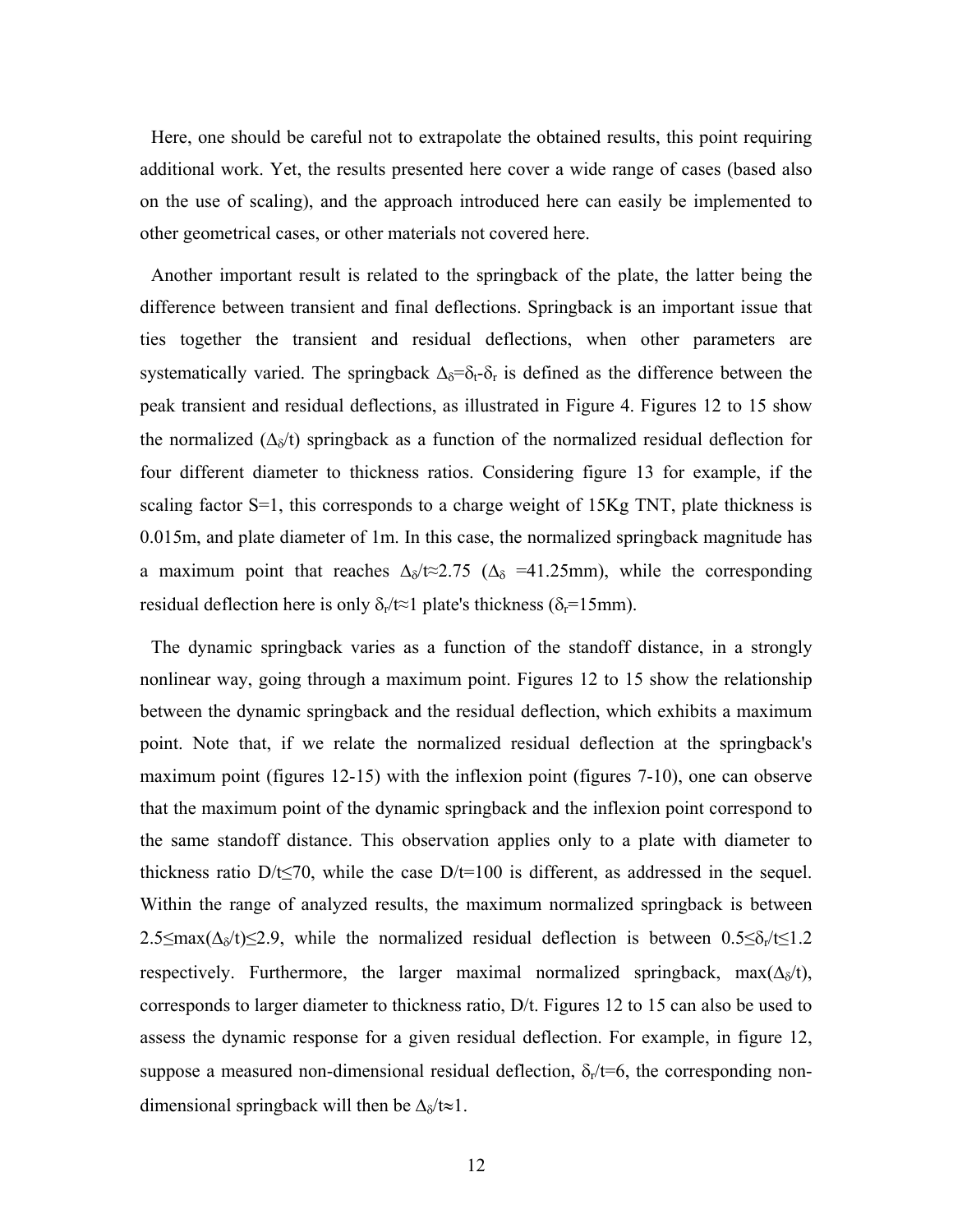Finally, The physical nature of the response, whether it is essentially elastic or plastic, can be ascertained by plotting the residual to transient deflections ratio,  $\delta_r/\delta_t$ , as a function of the normalized standoff distance, R/t, as shown in figure 16. The general response of the plate shows again 2 domains, each corresponding to a relatively constant value of  $\delta_r/\delta_t$ , separated by a clear transition. This transition is observed to be quite abrupt for the thicker plates  $(D/\leq 70)$ , as compared to the thinner ones. The two domains correspond to a dominant plastic ( $\delta_r/\delta_t \rightarrow 1$ ), or dominant elastic response of the plate  $(\delta_r/\delta_t \rightarrow 0)$ , as illustrated schematically in figure 17.

# **6. Summary and Conclusions**

This work addresses the relationships between maximum transient and residual deflections of blast loaded plates. The investigation is based on numerical simulations that have been validated in a preliminary phase versus experimental results (table I). Throughout this work, the results are presented in a normalized way including the scaling factor, to allow the use of Hopkinson-replica scaling concepts used in our previous work [23]. Note that in order to use the scaling concept, one should ensure invariance of the material properties at all scales. The results are arranged to provide sets of cases that can be derived from the baseline case which is presented as a function of the scaling factor, so that the cases are geometrically proportional, the charge is scaled according to the cube root relation, and the material properties are identical.

A numerical investigation of fully clamped circular RHA steel plate subjected to spherical air blast is reported. The focus of this investigation is on the dynamic springback of the mid-point deflection. Scaling concepts reported in previous papers were implemented in this study. Test results, partly reported in our previous paper, were used to validate the simple bi-linear numerical model used here. The following conclusions can be drawn from the study:

• The relationship between the transient and residual non-dimensional deflections as function of the non-dimensional standoff, show the existence of an inflexion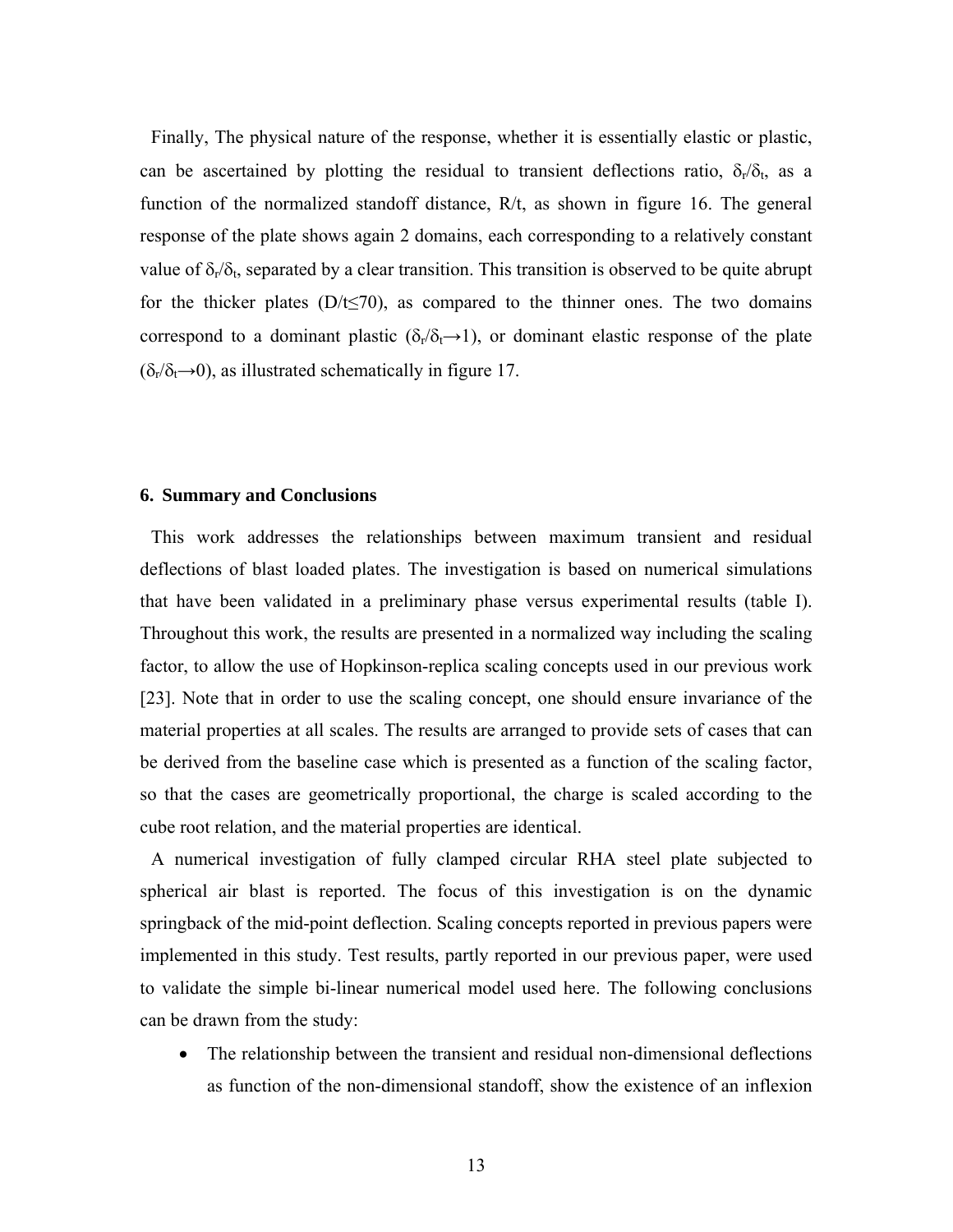point. The critical point divides the distance from charge into two characteristic domains. When the distance from the charge is greater than the critical inflexion point, the deflection response shows a reduced sensitivity to the standoff distance, while for closer standoffs the response is very sensitive to distance from charge.

- The critical distance from charge is linearly related to the plate's diameter, (eqn. [3]). For the problem studied here ( $15S<sup>3</sup>$  Kg TNT), this distance is equal to 0.35 times the plate's diameter. Note that this relationship is scale-independent.
- By contrast, the amplitude of the effect is a nonlinear function of the plate's diameter (eqn. [4]).
- The dynamic springback as a function of standoff distance (or residual deflection) reaches a maximum point. The maximum point corresponds to the inflexion point standoff. However, it applies only to "thick" plates  $(D/\text{t} \le 70)$ .
- This maximal dynamic springback corresponds to a gradual shift between a dominant elastic and plastic structural response. Here again, it applies only to "thick" plates  $(D/t \le 70)$ .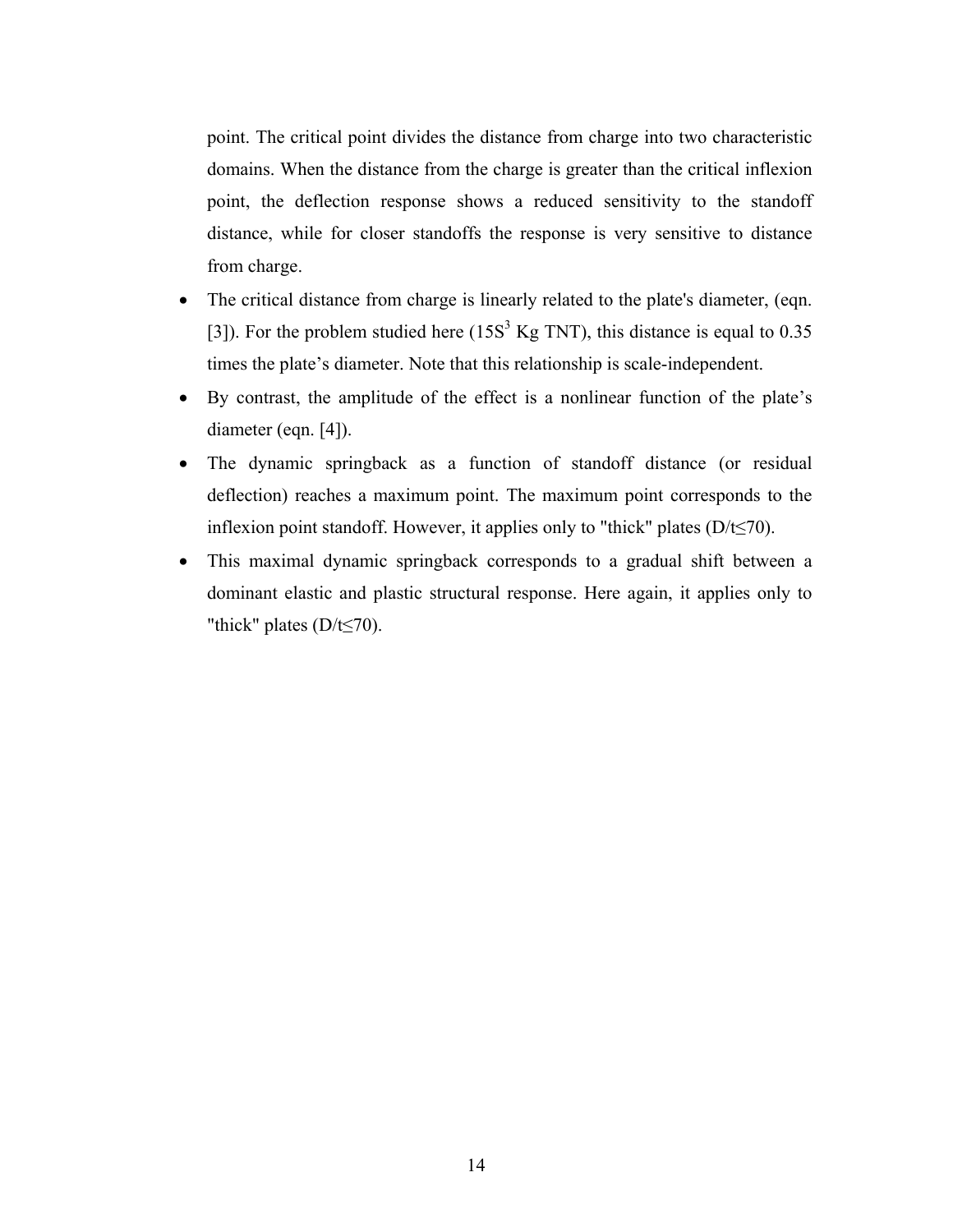#### **7. References**

- [1] Jones N. Impulsive loading of a simply supported circular rigid plastic plate. ASME J Appl Mech 1968:59-65.
- [2] Gupta AD, Gregory FH, Bitting RL, Bhattacharya S. Dynamic analysis of an explosively loaded hinged rectangular plate. J Computers & Structures 1987;26:339-344.
- [3] Jones N, Uran TO, Tekin SA, The dynamic plastic behaviour of fully clamped rectangular plates. Int J Solids Struct 1970;6:1499-512.
- [4] Nurick GN, Martin JB. Deformation of thin plates subjected to impulsive loading a review: Part I Theoretical studies, Part II – Experimental studies. Int J Impact Eng 1989; 8(2):159-86.
- [5] Jones N. Structural impact. Cambridge University Press, 1989.
- [6] Teeling-Smith RG, Nurick GN. The deformation and tearing of thin circular plates subjected to impulsive loads. Int J Impact Eng 1991;11:77-91.
- [7] Shen WQ, Jones N. Dynamic response and failure of fully clamped circular plates under impulsive loading. Int J Impact Eng 1993;13(2):259-78.
- [8] Nurick GN, Olson MD, Fagnan JR, and Levin A. Deformation and tearing of blast-loaded stiffened square plates. Int J Impact Eng 1995; 16(2):273-291.
- [9] Nurick GN, Shave GC. The deformation and tearing of thin square plates subjected to impulsive loads-an experimental study. Int J Impact Eng 1996; 18(1):99-116.
- [10] Galiev SU. Experimental observations and discussion of counterintuitive behavior of plates and shallow shells subjected to blast loading. Int J Impact Eng 1996; 18(7-8):783-802.
- [11] Nurick GN, Gelman ME, and Marshall NS. Tearing of blast loaded plates with clamped boundary conditions. Int J Impact Eng 1996; 18(7-8):803-827.
- [12] Harding JE. Response of stiffened and unstiffened plates subjected to blast loading. Engineering Structures 1998; 20(12):1079-1086.
- [13] Rudrapantna NS, Vaziri R, and Olson MD. Deformation and failure of blast-loaded square plates. Int J Impact Eng 1999; 22:449-467.
- [14] Rudrapantna NS, Vaziri R, and Olson MD. Deformation and failure of blast-loaded stiffened plates. Int J Impact Eng 2000; 24:457-474.
- [15] Ramajeyathilagam K, Vendhan CP, and Bhujanga V Rao. Non-linear transient dynamic response of rectangular plates under shock loading. Int J Impact Eng 2000; 24:999-1015.
- [16] Chung Kim Yuen S, and Nurick GN. Experimental and numerical studies on the response of quadrangular stiffened plates. Part I: subjected to uniform blast load. Int J Impact Eng 2005;31:55- 83.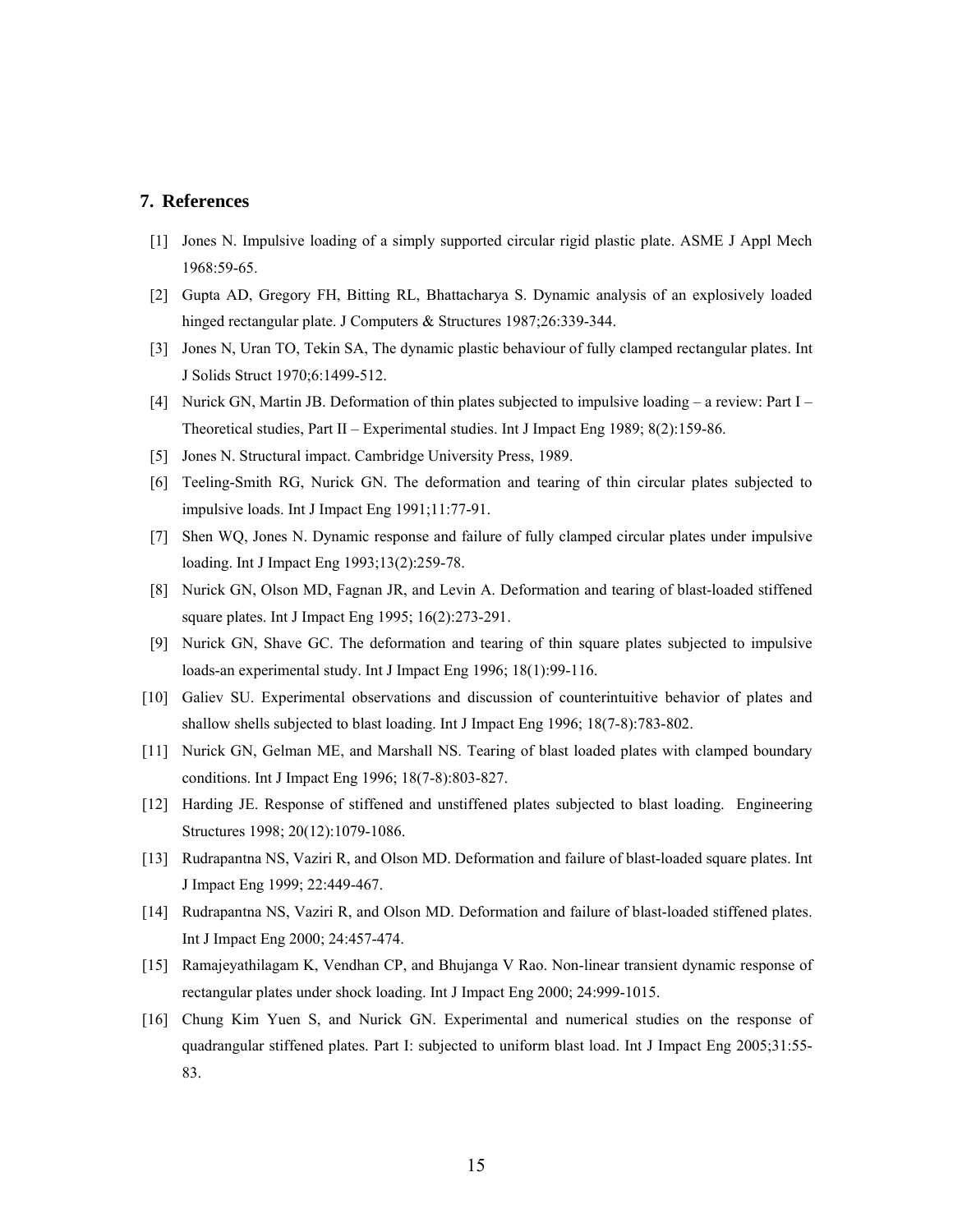- [17] Langdon GS, Chung Kim Yuen S, and Nurick GN. Experimental and numerical studies on the response of quadrangular stiffened plates. Part II: localised blast loading. Int J Impact Eng 2005;31:85-111.
- [18] Hause T, Librescu L. Dynamic response of anisotropic sandwich flat panels to explosive pressure pulses. Int J Impact Eng 2005;31:607-628.
- [19] Menkes SB, and Opat HJ, Tearing and shear failure in explosively loaded clamped beams. Exp Mech 1973; 13:480-6.
- [20] Chen P, Koç M. Simulation of springback variation in forming of advanced high strength steels. Journal of Materials Processing Technology 2007;190(1-3):189-198.
- [21] Zang SL, Liang J, Guo C. A constitutive model for spring-back prediction in which the change of Young's modulus with plastic deformation is considered. Int J of Machine Tools and Manufacture 2007;47(11):1791-1797.
- [22] Schleyer GK, Hsu SS, White MD, Birch RS. Pulse pressure loading of clamped mild steel plates. Int J Impact Eng 2003;28(2):223-47.
- [23] Neuberger A, Peles S, Rittel D. Scaling the response of circular plates subjected to large and closerange spherical explosions. Part I: air-blast loading. Int. J. Impact Eng 2007; 34(5): 859-873.
- [24] LS-DYNA, Livermore Software Technology Corporation. Lawrence Livermore National Laboratory, Livermore, CA, USA.
- [25] Kingerly C, and Bulmarsh G. Airblast parameters from TNT spherical air burst and hemispherical surface burst. ARBRL-TR-02555, U.S.Army Ballistic Research Laboratory, Aberdeen Proving Ground, MD, 1984.
- [26] CONWEP, Conventional Weapons Effects, US Army TM-855, 1992.
- [27] MacNeal-Schwendler Corp. MSC/PATRAN, preprocessing and postprocessing software.
- [28] Cowper GR, Symonds PS. Strain hardening and strain rate effect in the impact loading of cantilever beams. Brown Univ. Applied Mathematics Report, 1958: p.28.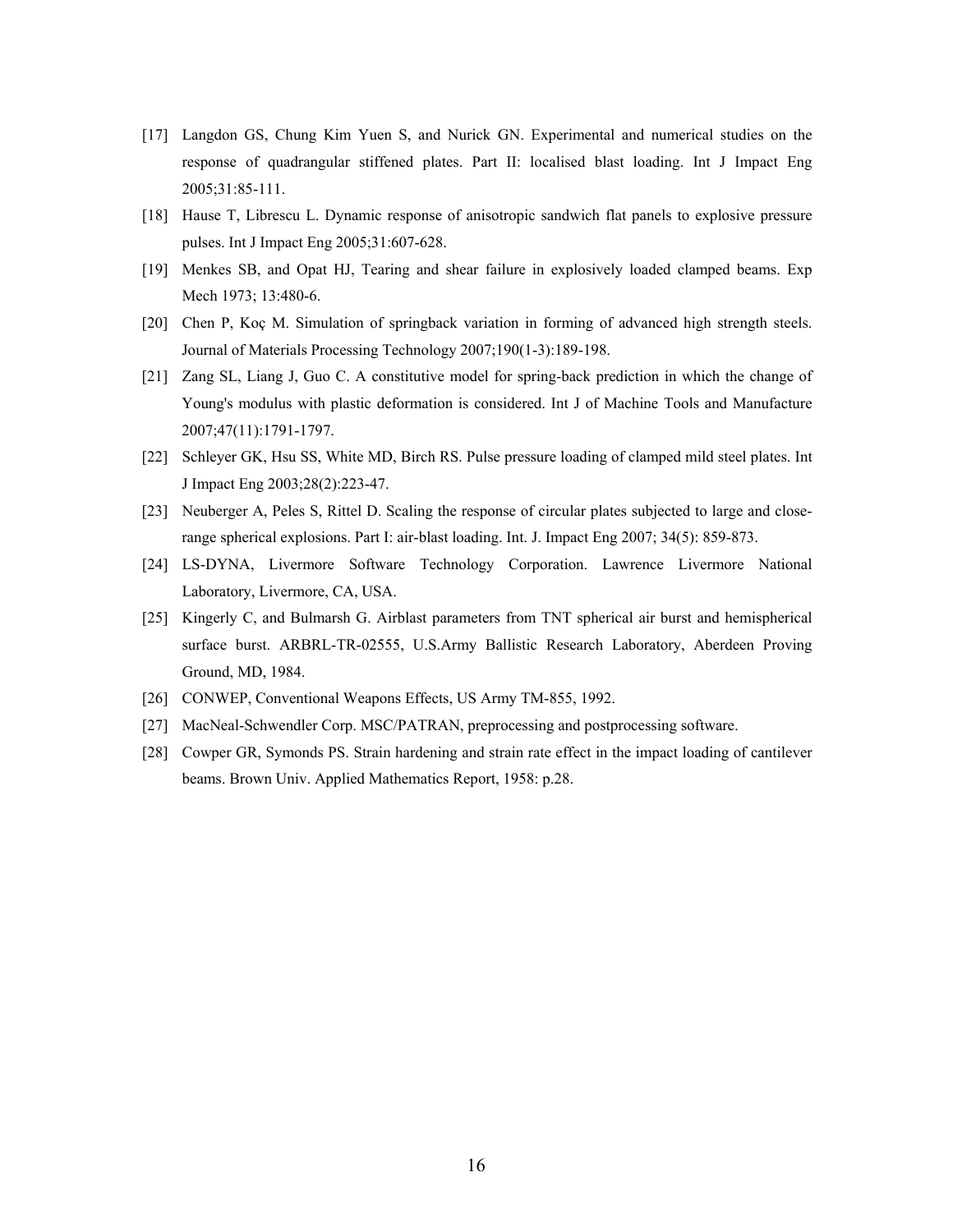

**Figure 1:** The symmetrical model of quarter of the clamped plate.



**Figure 2:** The experimental setup



**Figure 3:** Air blast experimental setup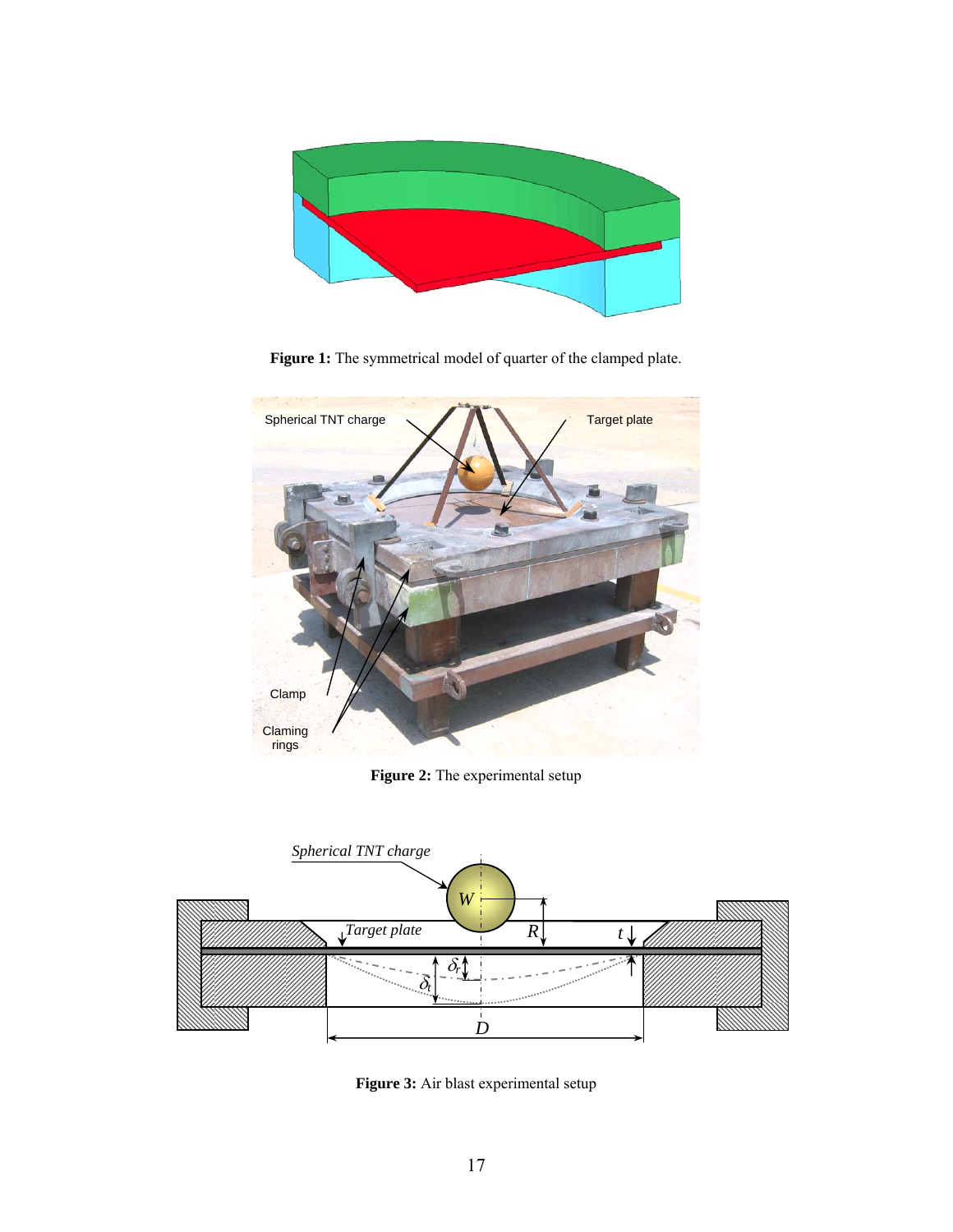

**Figure 4:** Finite elements results of the mid-point normalized deflection time history of 20mm RHA steel plate after being subjected to 8.75KgTNT from distance of 0.2m.



**Figure 5:** FE 20mm plate subjected to 8.75KgTNT from distance of 0.2m, frame taken close to the transient maximal deflection, after 1.3msec.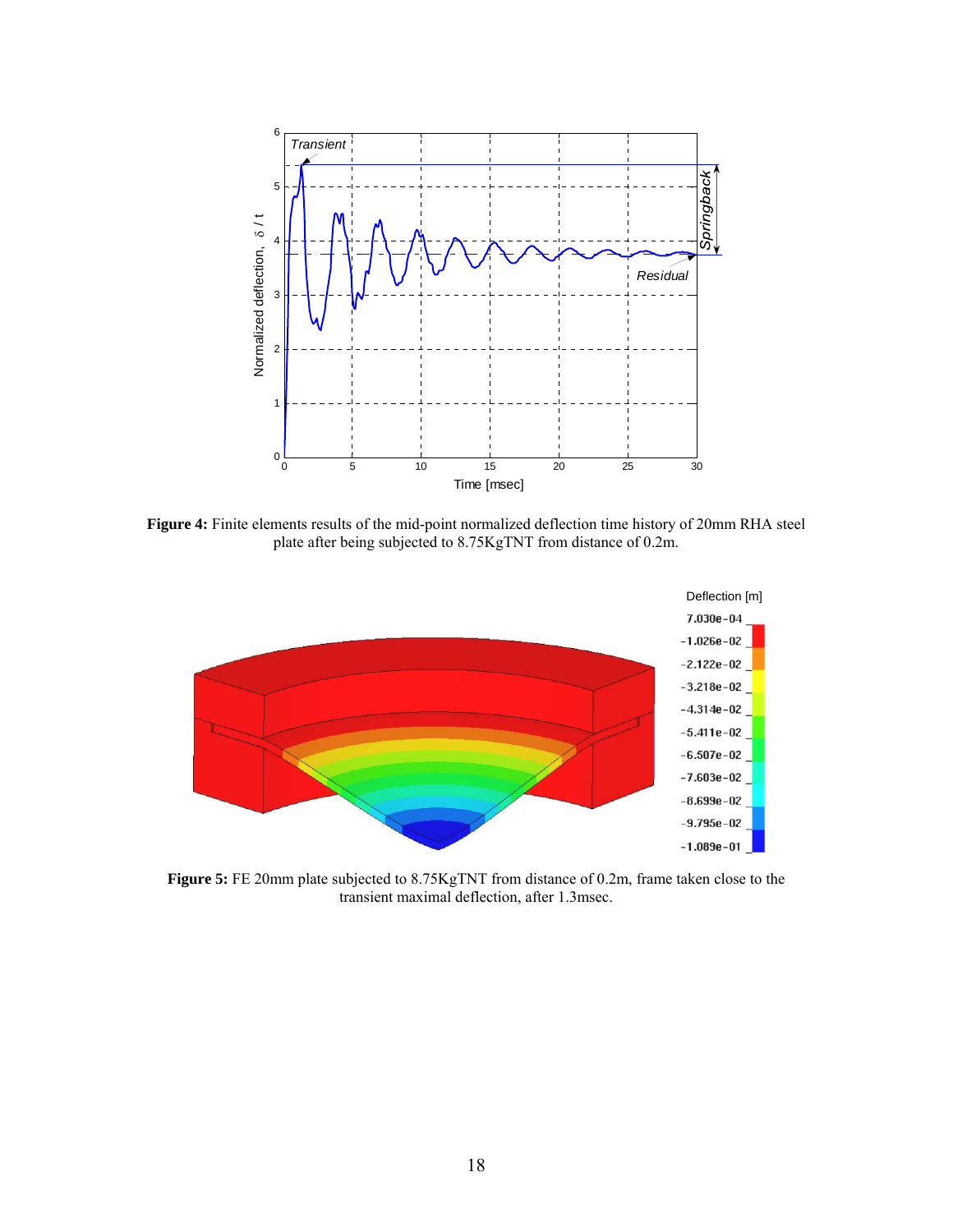

**Figure 6:** The residual deflection of 20mm RHA steel plate that was subjected to 8.75KgTNT from distance of 0.2m.



**Figure 7:** The normalized deflections versus normalized distance from center of charge, for RHA steel plate with scaled thickness  $t/S = 0.01$ m and  $D/t = 100$ , subjected to  $15S<sup>3</sup>$ Kg TNT.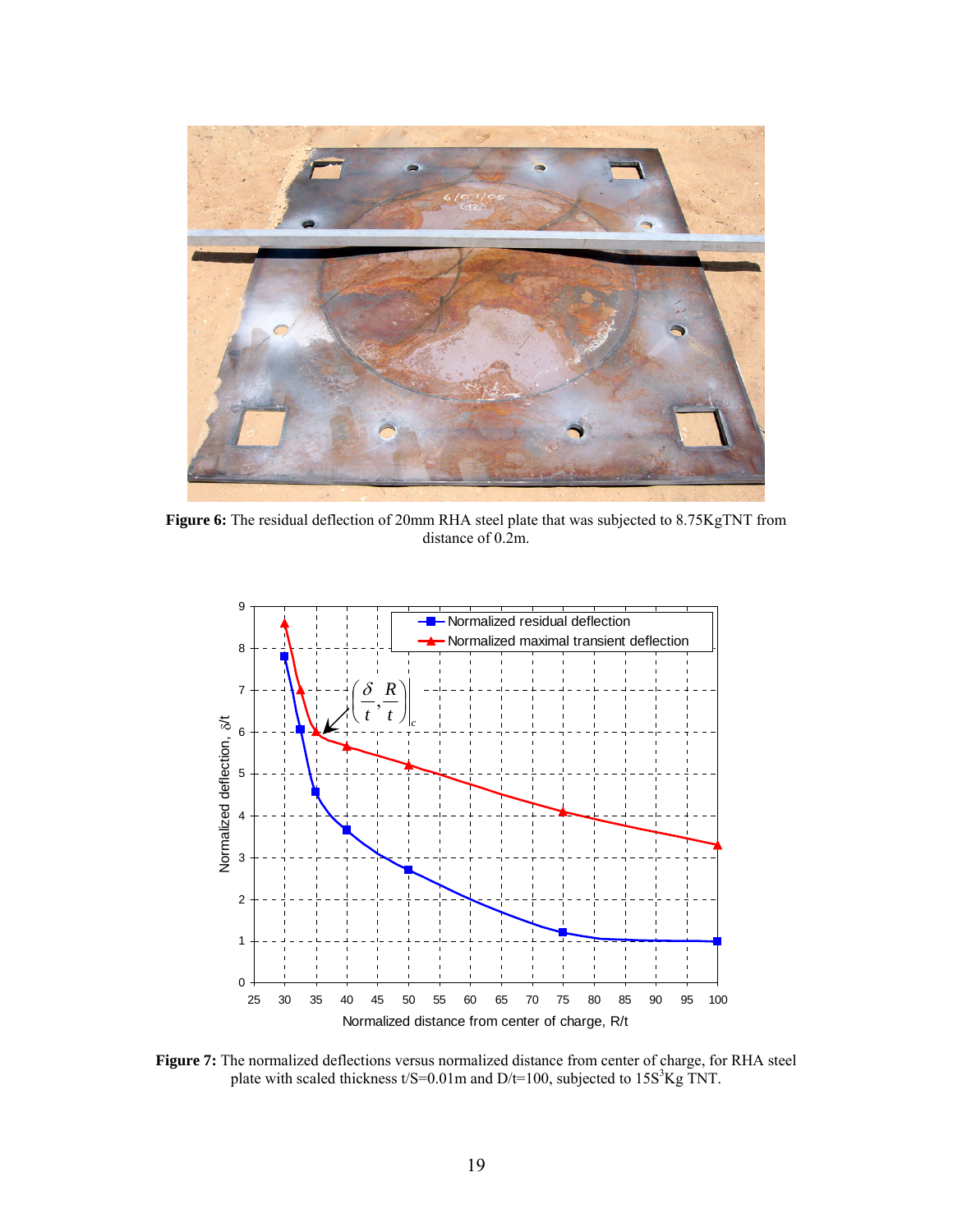

**Figure 8:** The normalized deflections versus normalized distance from center of charge, for RHA steel plate with scaled thickness  $t/S = 0.015$ m and D/t=66.67, subjected to  $15S<sup>3</sup>Kg$  TNT.



**Figure 9:** The normalized deflections versus normalized distance from center of charge, for RHA steel plate with scaled thickness  $t/S = 0.02$ m and  $D/t = 50$ , subjected to  $15S<sup>3</sup>Kg$  TNT.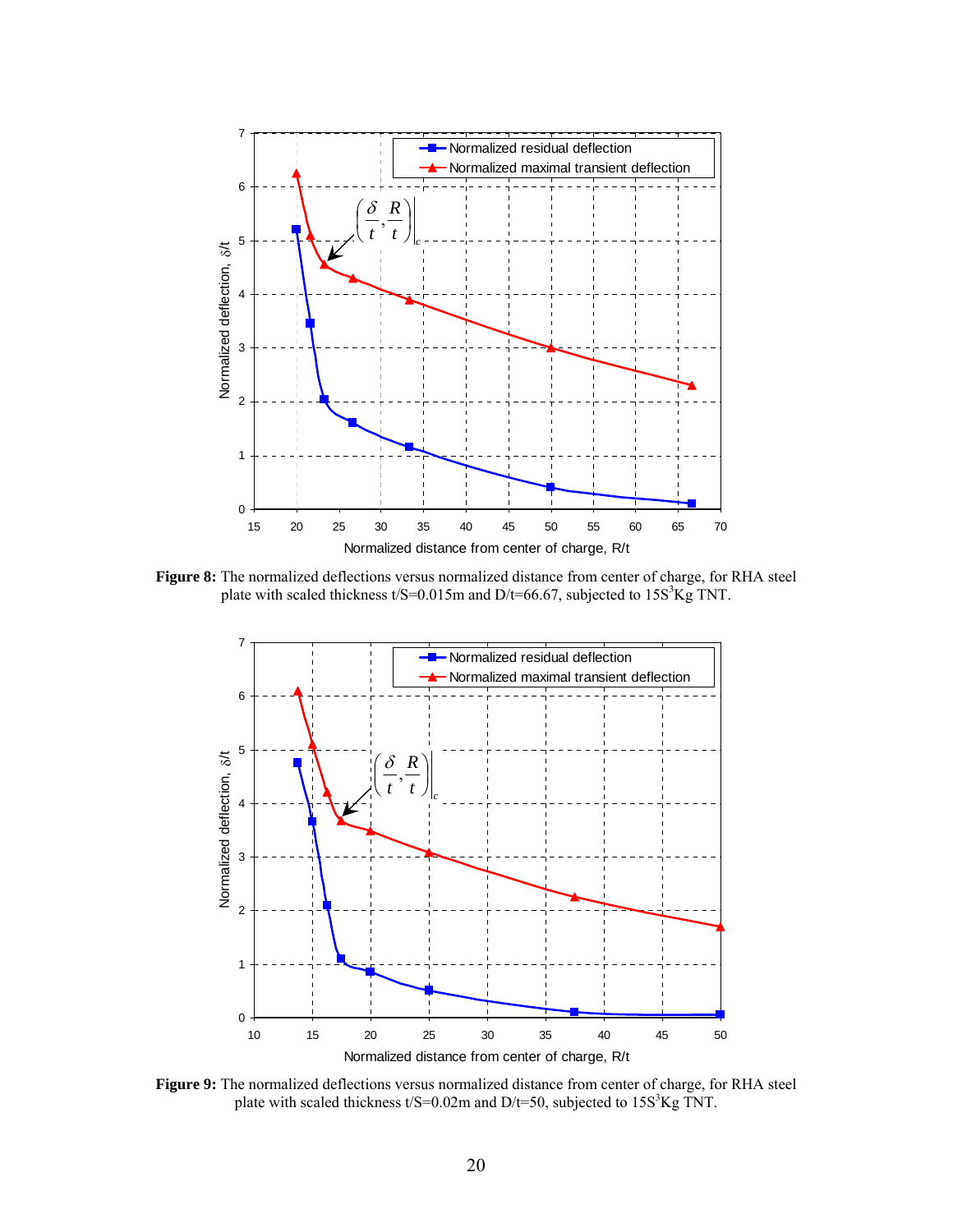

**Figure 10:** The normalized deflections versus normalized distance from center of charge, for RHA steel plate with scaled thickness t/S=0.025m and D/t=40, subjected to  $15S<sup>3</sup>Kg$  TNT.



**Figure 11:** Inflexion point (the non-dimensional distance from charge and non-dimensional transient deflection) versus the plate geometrical characteristics (diameter to thickness ratio).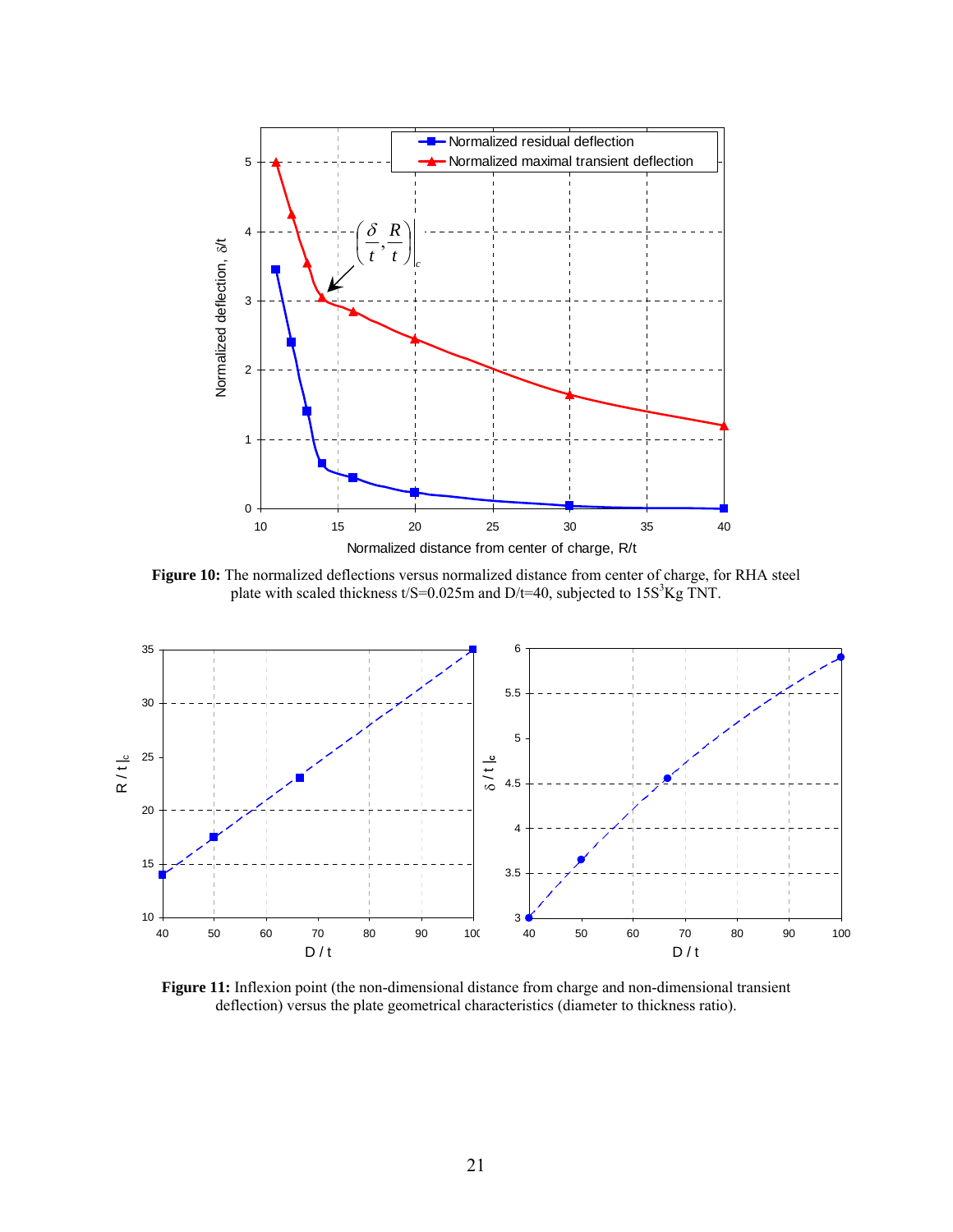

**Figure 12:** Normalized springback versus normalized residual deflection for RHA steel plate with scaled thickness of t/S=0.01m and D/t=100, subjected to scaled spherical charge of 15S<sup>3</sup>Kg TNT.



**Figure 13:** Normalized springback versus normalized residual deflection for RHA steel plate with scaled thickness of t/S=0.015m and D/t=66.67, subjected to scaled spherical charge of  $15\overline{S}^3$ Kg TNT.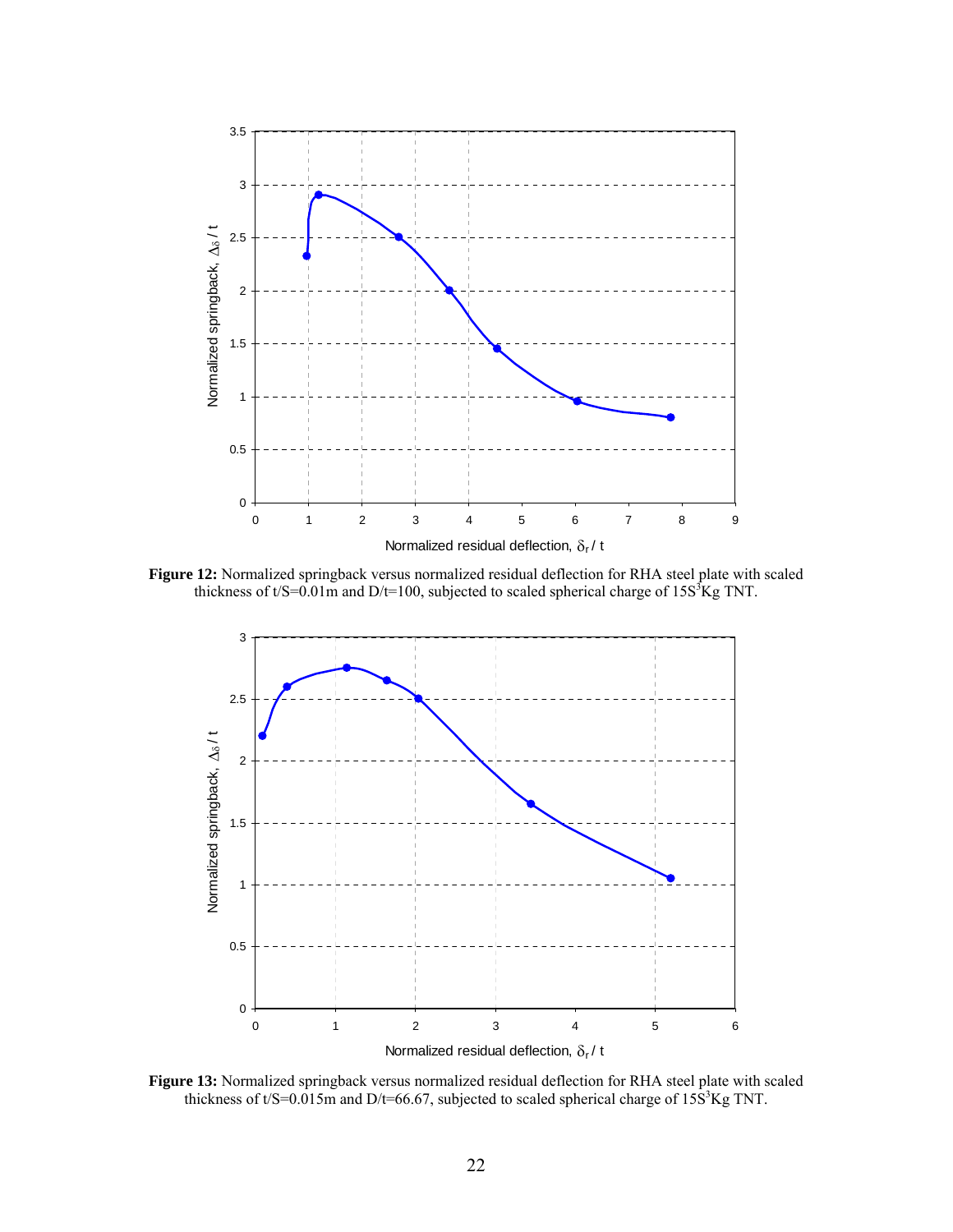

**Figure 14:** Normalized springback versus normalized residual deflection for RHA steel plate with scaled thickness of t/S=0.02m and D/t=50, subjected to scaled spherical charge of  $15S^{3}Kg$  TNT.



**Figure 15:** Normalized springback versus normalized residual deflection for RHA steel plate with scaled thickness of t/S=0.025m and D/t=40, subjected to scaled spherical charge of  $15S^3Kg$  TNT.